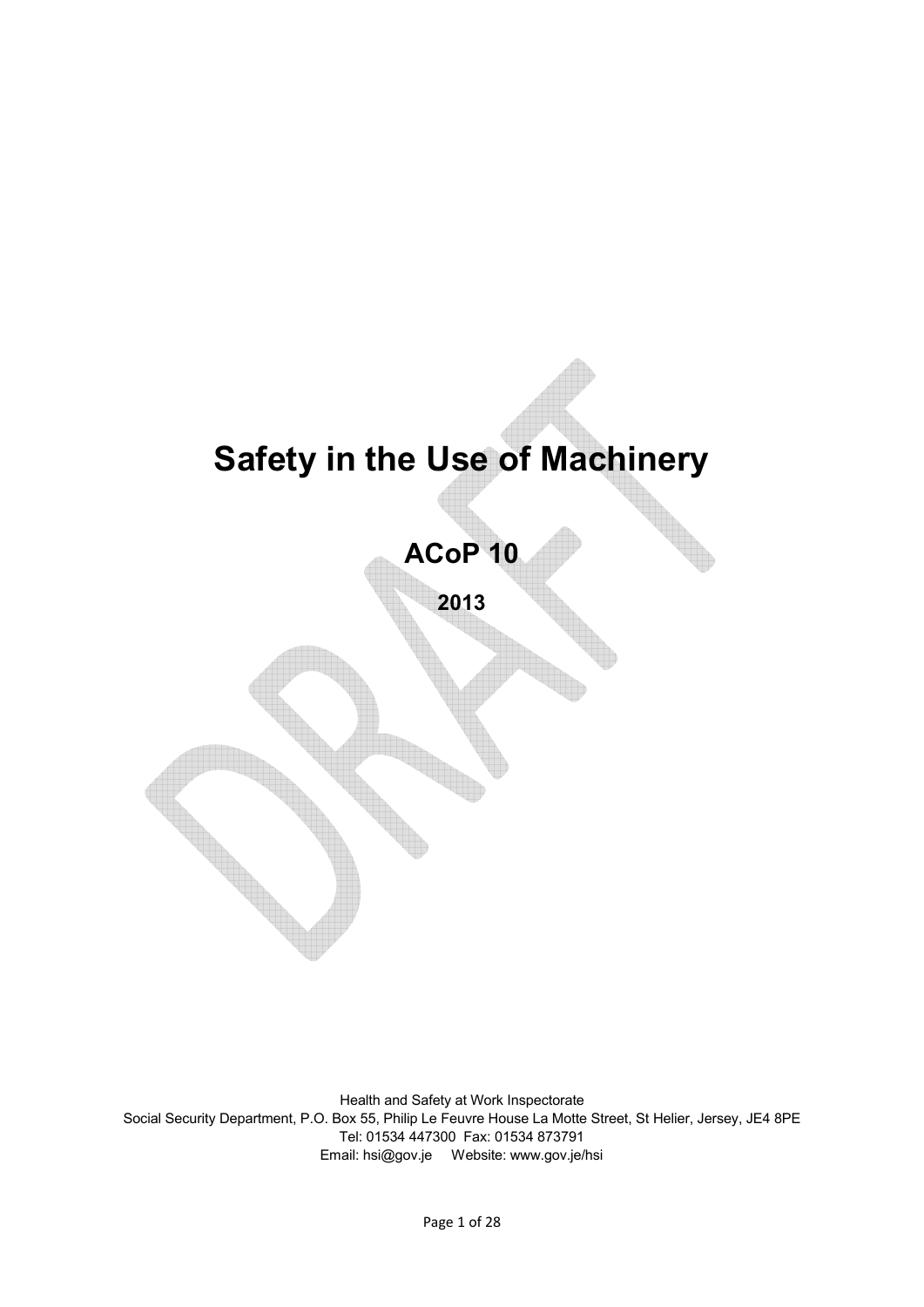# **Safety in the Use of Machinery**

# **Approved Code of Practice**

# **Notice of Approval**

By virtue of Article 10 of the Health and Safety at Work (Jersey) Law, 1989, ("the HSW Law"), this Code of Practice, entitled "Safety in the Use of Machinery", has been approved by the States of Jersey Minister for Social Security.

The Code provides practical guidance for all persons who have duties under Part 2 of the Law and are involved in the design, manufacture, supply and use of machinery at work.

# **ACoP 10**

This Code of Practice shall come into force on <Date>.

### **Senator F Le Gresley**

#### **Minister for Social Security**

<Date>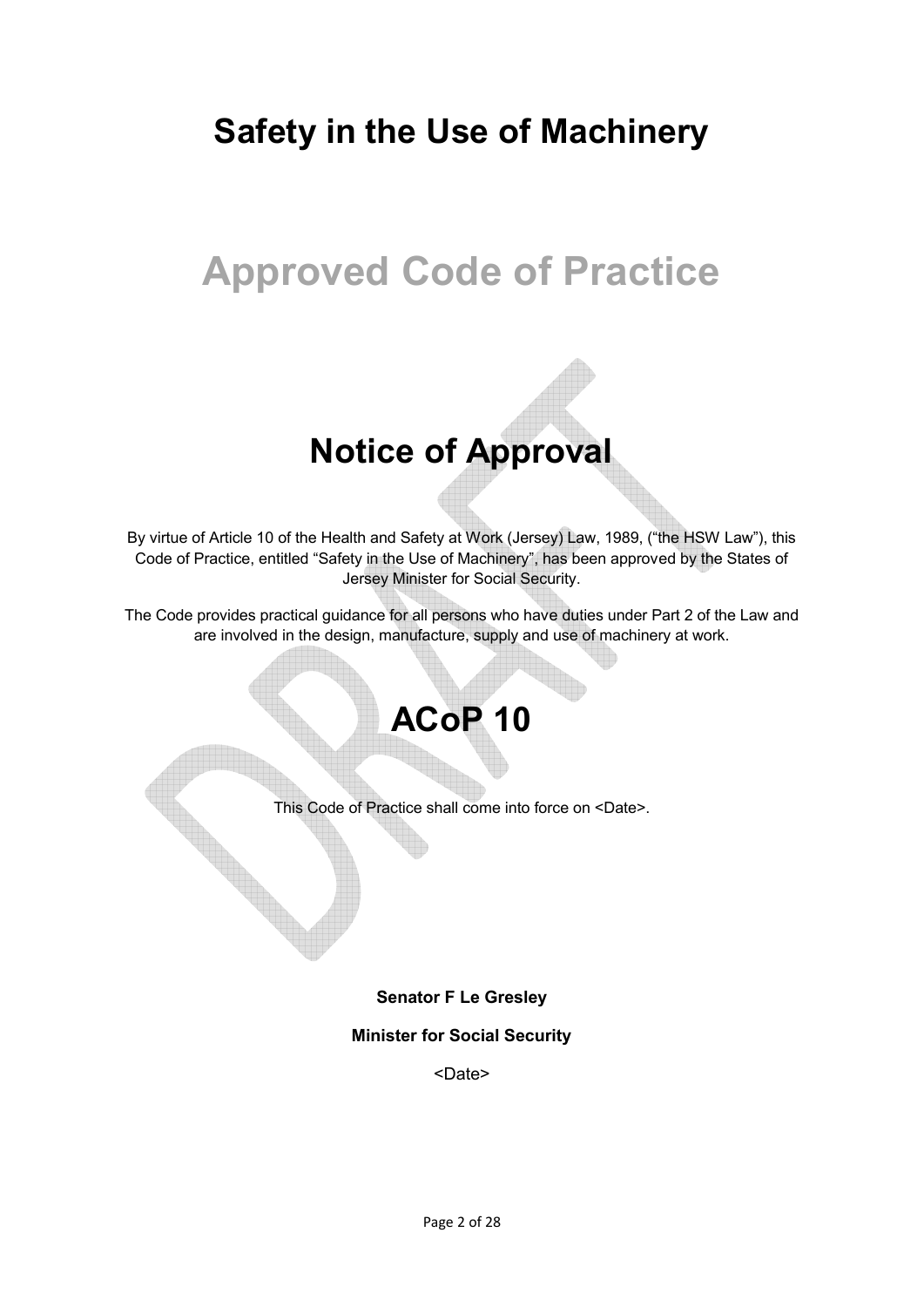## **TABLE OF CONTENTS**

**Notice of Approval Foreword Introduction The Law** 1 - 9 **Duties placed on persons under Part 2 of the Health and Safety at Work (Jersey) Law,1989** Scope and Application 10 - 19 General Duties of Designers and Manufacturers 20 - 24 Risk assessment 25 - 28 Equipment and accessories 29 - 30 Warning signs 31 - 32<br>
Instructions and information 33 - 35 Instructions and information General Responsibilities of Suppliers 36 - 41 General Responsibilities of Employers Arrangements and selection of machinery 42 - 43<br>Risk assessment 44 - 50 Risk assessment 44 - 50<br>Use of machinery 51 - 52 Use of machinery 51 - 52<br>
Training and supervision 53 - 56 Training and supervision Inspection and maintenance 57 – 61<br>
eneral Responsibilities of Employees 62 – 63 General Responsibilities of Employees Co-operation 64 Misuse or tampering with safety devices **65** and the same of  $\overline{65}$ Reporting faults and accidents 66 - 67 **The Risk Management Process** Risk assessment 68 - 69 Risk assessment process 70 - 75 Identifying machinery hazards 76 Mechanical hazards 77 - 84<br>
Non-mechanical hazards 85 - 89 Non-mechanical hazards The hierarchy of control measures 90 Combining control measures 91 Maintaining and reviewing risk control measures 92 - 95 **Specific Control Measures** 96<br>
Guarding 97 - 103 Guarding 97 - 103 **Controls** 104 -107 **Further Information** 108

**Section Paragraph** 

Page 3 of 28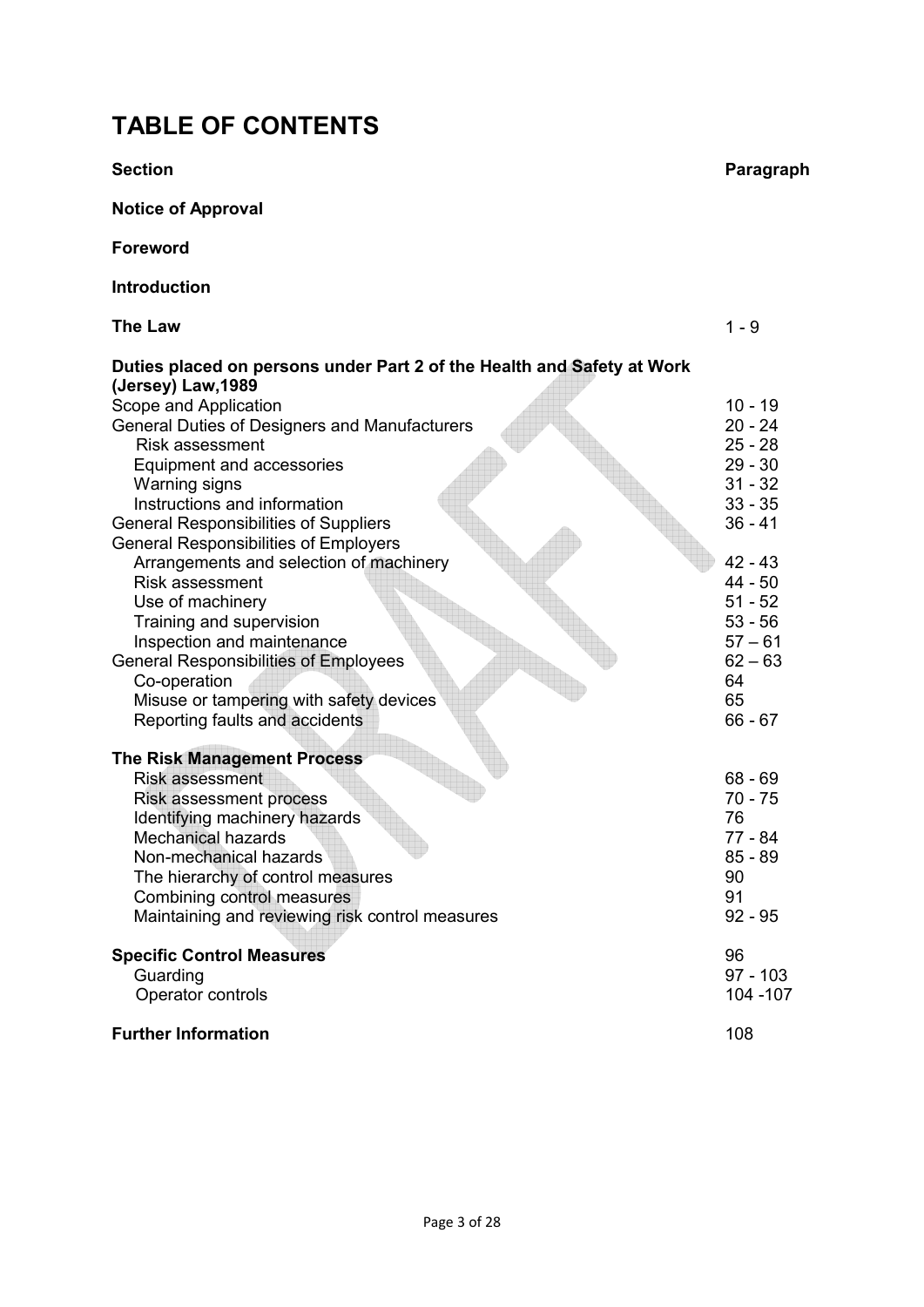# **FOREWORD**

This Code of Practice on managing health and safety risks from the use of machinery in the workplace has been approved by the Minister for Social Security as an Approved code of practice under Article 10 of the Health and Safety at Work (Jersey) Law, 1989 (the HSW Law).

An ACoP provides practical guidance on how to comply with the standards required under the HSW Law.

An ACoP applies to anyone who has duties under the HSW Law and Regulations. In most cases, following the guidance set out in the ACoP will result in you complying with the duty placed on you under the Law and Regulations. This ACoP deals with particular issues and is not intended to cover all hazards or risks that may arise. The health and safety duties placed on duty holders require that all risks associated with work be considered, not only those for which Regulations and ACoPs exist.

ACoPs have a special legal status and are admissible in legal proceedings under the HSW Law and Regulations. The Court may regard an ACoP as evidence of what is known about a hazard, risk or control and rely on the ACoP in determining whether the requirements of the HSW Law and Regulations have been met in the circumstances to which the ACoP relates.

Compliance with the HSW Law may be achieved by following an alternative method, such as a technical or industry standard, if it provides an equivalent or higher standard of health and safety than the ACoP.

In seeking to enforce the HSW Law and Regulations, an Inspector may refer to an ACoP when issuing an improvement or prohibition notice.

## *Scope and Application*

Machinery safety must be assured at all stages of its life cycle, from the design, manufacturing and supply stage right through to its installation, use, maintenance, cleaning, and modification and decommissioning.

Designers, manufacturers and suppliers should use this ACoP to ensure that machinery is constructed and designed to be used safely and that it is fit for its intended purpose.

Employers should use this ACoP to ensure that they make all necessary considerations when selecting equipment to make certain that machinery is appropriate for its intended use and is suitable for the working environment in which it will be installed and used.

Employees should use this publication to ensure that they are also aware of their responsibilities when using machinery, in line with health and safety law.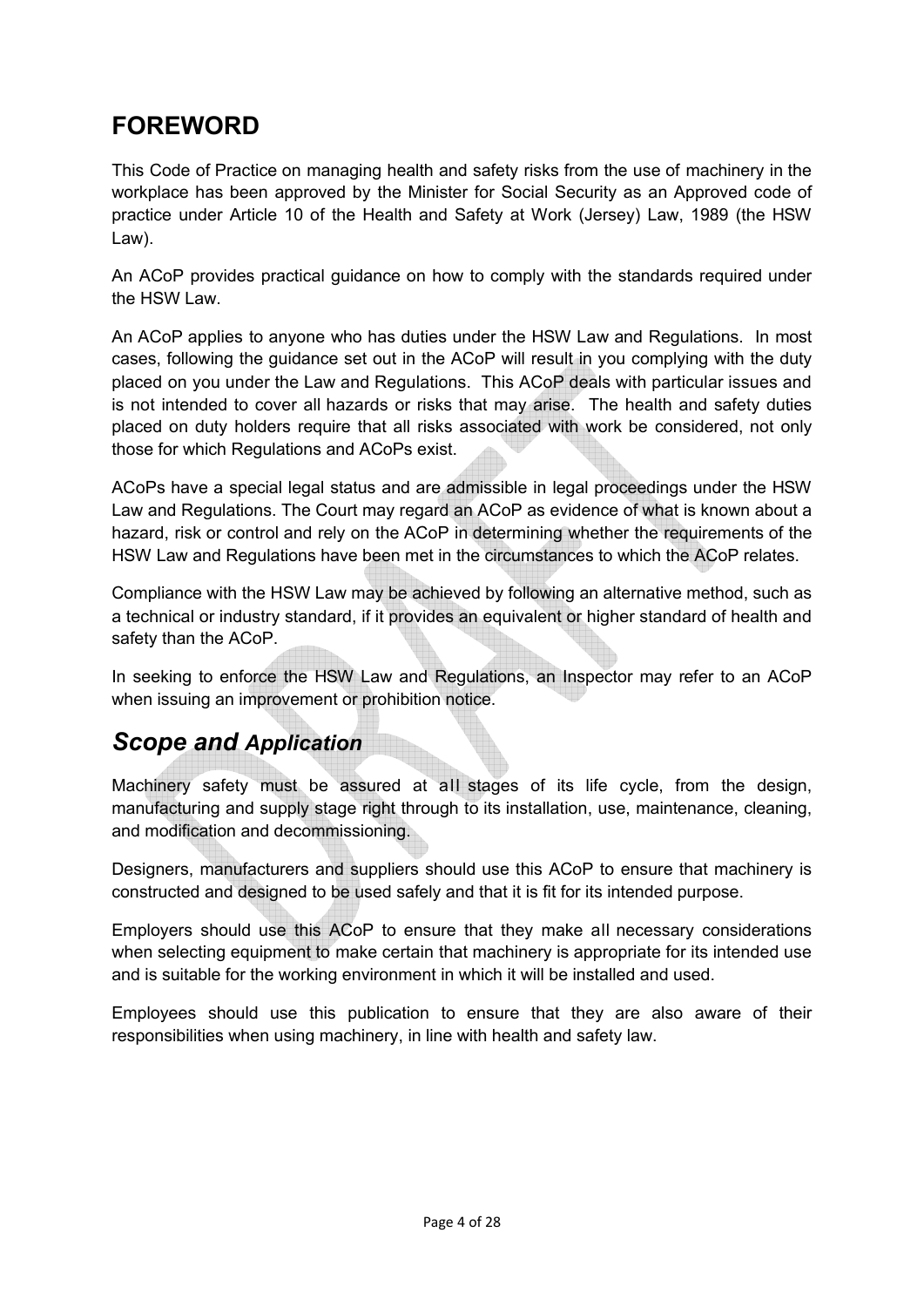# **INTRODUCTION**

Machinery is used extensively in the workplace for a wide variety of purposes. Machinery can, however, result in serious and life changing injuries due to the hazards arising from its use.

The need to consider health and safety risks from the use of machinery is therefore critical for ensuring the safety of persons, not only when machinery is used but at all stages of its lifetime, i.e. during its manufacture, commissioning and installation in the workplace, and during maintenance and cleaning operations. Even the decommissioning and disposal of machinery can lead to injury and therefore consideration should be given, at all stages during the life of a machine, to the identification of hazards and the control measures required to reduce risk.

This Approved Code of Practice (ACoP) provides practical guidance and advice on the safe use of machinery in the workplace, with the exception of woodworking machinery which is covered in ACoP 9 (The Safe Use of Woodworking Machinery).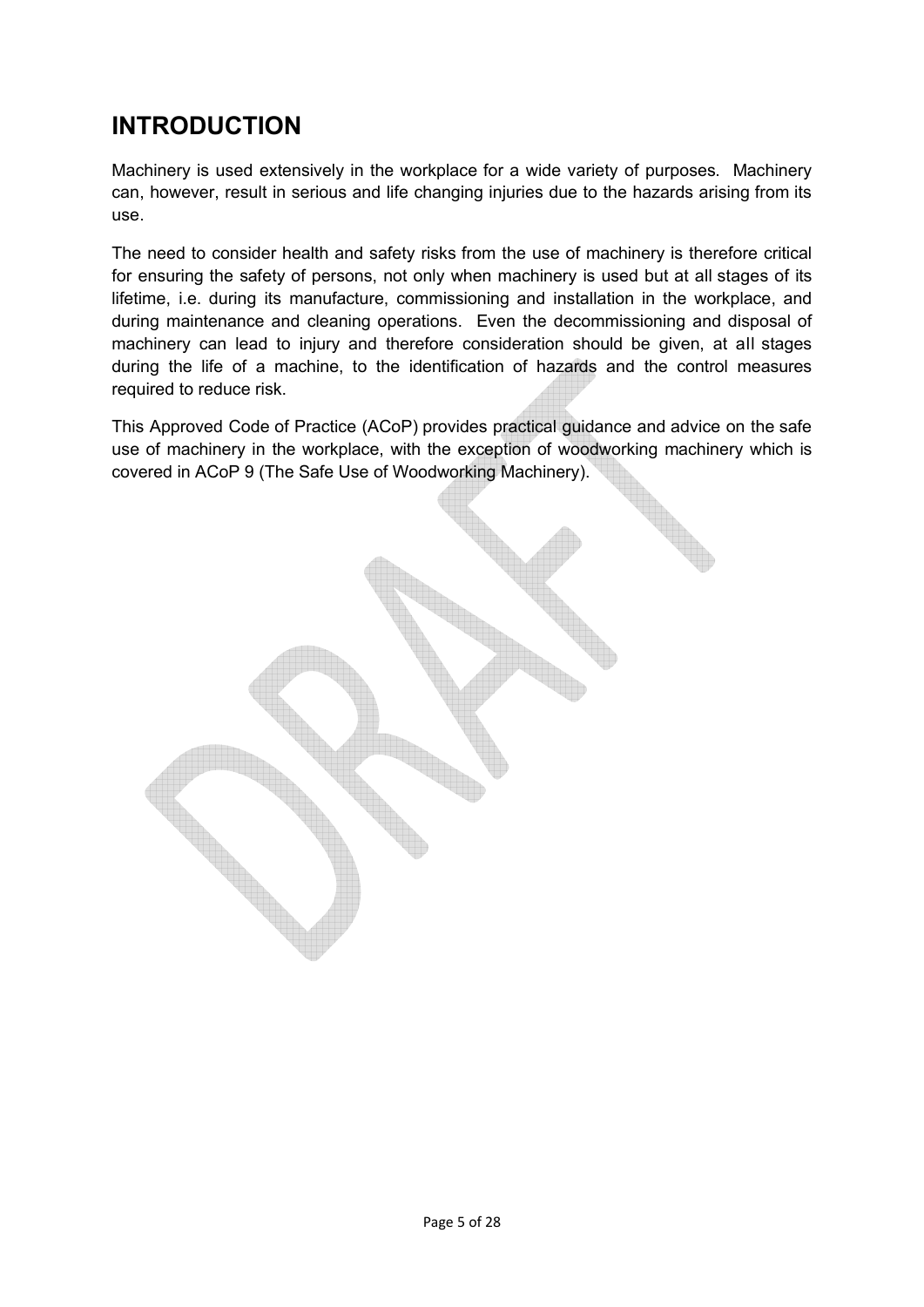## **The Law**

### *Health and Safety at Work (Jersey) Law, 1989*

- *Law Health and Safety at Work (Jersey) Law, 1989, Article 3 – 8.*
- 1 Part 2 of the HSW Law sets out general duties on all those involved with work activities. These general duties, contained in Articles 3 to 8, apply to the safety of machinery.
- 2 **Article 3** places a duty on employers to ensure, so far as is reasonably practicable, the health, safety and welfare of all of their employees. More specifically, Article 3(2) sets out the general duties of employers to their employees. Those duties include:
	- (a) The identification and assessment of risks to health and safety which the employer's employees are exposed to at work.
	- (b) The provision and maintenance of plant and systems of work that are, so far as is reasonably practicable, safe and without risks to health.
	- (c) Arrangements for ensuring, so far as is reasonably practicable, safety and absence of risks to health in connection with the use, handling, storage and transport of articles and substances.
	- (d) The provision of such information, instruction, training and supervision as is necessary to ensure, so far as is reasonably practicable, the health and safety at work of the employer's employees.
	- (e) So far as is reasonably practicable as regards any place of work under the employer's control, the maintenance of it in such a condition that is safe and without risks to health and the provision and maintenance of access to and egress from it that are safe and without such risks.
	- (f) The provision and maintenance of a working environment for the employer's employees that is, so far as is reasonably practicable, safe, without risks to health, and adequate as regards facilities and arrangement for their welfare at work.
- 3 **Article 3(3)** sets out further duties of employers employing 5 persons or more
	- (a) To prepare and, as often as is appropriate, revise a written statement of  $-$ 
		- (i) the employer's general policy with respect to the health and safety of the employer's employees;
		- (ii) the organisation of responsibilities with respect to that policy;
		- (iii) the arrangements in force and measures taken by the employer to implement that policy;
		- (iv) the significant risks identified by the employer and the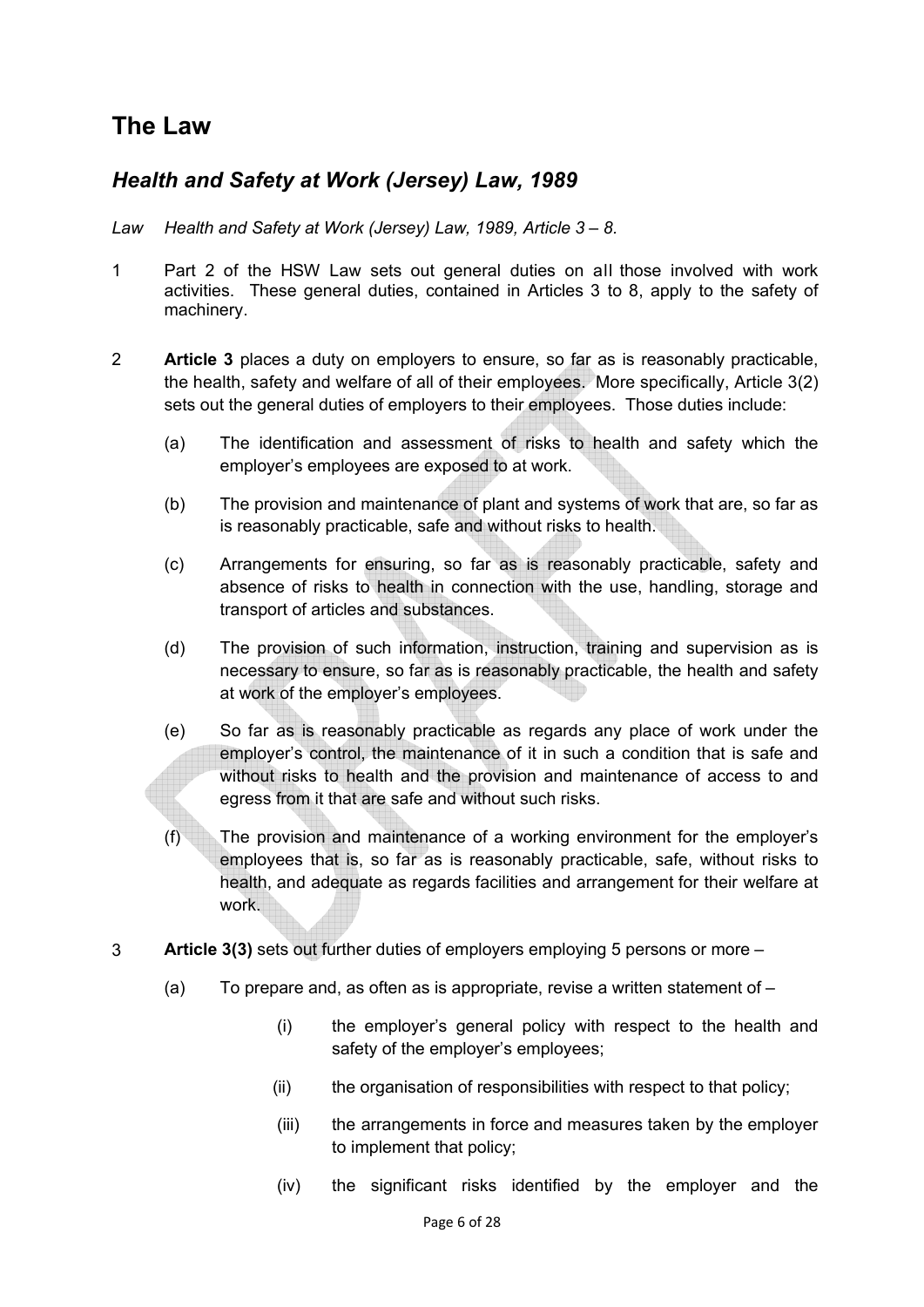employer's assessment of them; and,

- (v) any arrangements in force and any measures taken by the employer to eliminate or reduce the significant risks to health and safety identified.
- 4 **Article 4** sets out the general duties of employees at work. All employees are required to take reasonable care for their health and safety and any other persons who may be affected by what they do or do not do. In addition, employees must cooperate with their employer or other person who is legally responsible for health and safety. This includes, for example, the use of safe systems of work and correct use of personal protective equipment such as high visibility clothing, hard hats and respirators.
- 5 **Article 5** requires employers and self-employed persons to consider individuals other than their employees who could be affected by their work activities, including members of the public and other groups of workers.
- 6 **Article 6** requires persons in control of premises, which are used as a place of work by other individuals (other than their employees) to ensure that areas under their control do not pose risk to persons using them.
- 7 **Article 7** requires designers, manufacturers, importers and suppliers to ensure that products intended for use at a place of work can be used safely and without a risk of harm to health. This consideration must be made for the entire life of products, right through from design stage to decommissioning and disposal and information relating to, or affecting safety, must be supplied to the end user.
- 8 **Article 8** requires that no person shall intentionally or recklessly interfere with or misuse anything provided in the interests of health, safety or welfare as required by law.

### *Regulations*

- 9 The safe use of machinery is also subject to specific requirements set out under Regulations made under the HSW Law. These Regulations include the following:
	- Construction (Safety Provisions)(Jersey) Regulations, 1970
	- Cranes and Lifting Appliances (Jersey) Regulations, 1978
	- Electricity at Work (Jersey) Regulations, 1983
	- Explosives (Safety Provisions)(Jersey) Regulations, 1972
	- Lifts (Jersey) Regulations, 1990

This list is not intended to be exhaustive. Reference should be made to the Health and Safety Inspectorate website for a list of current Regulations, www.gov.je/hsi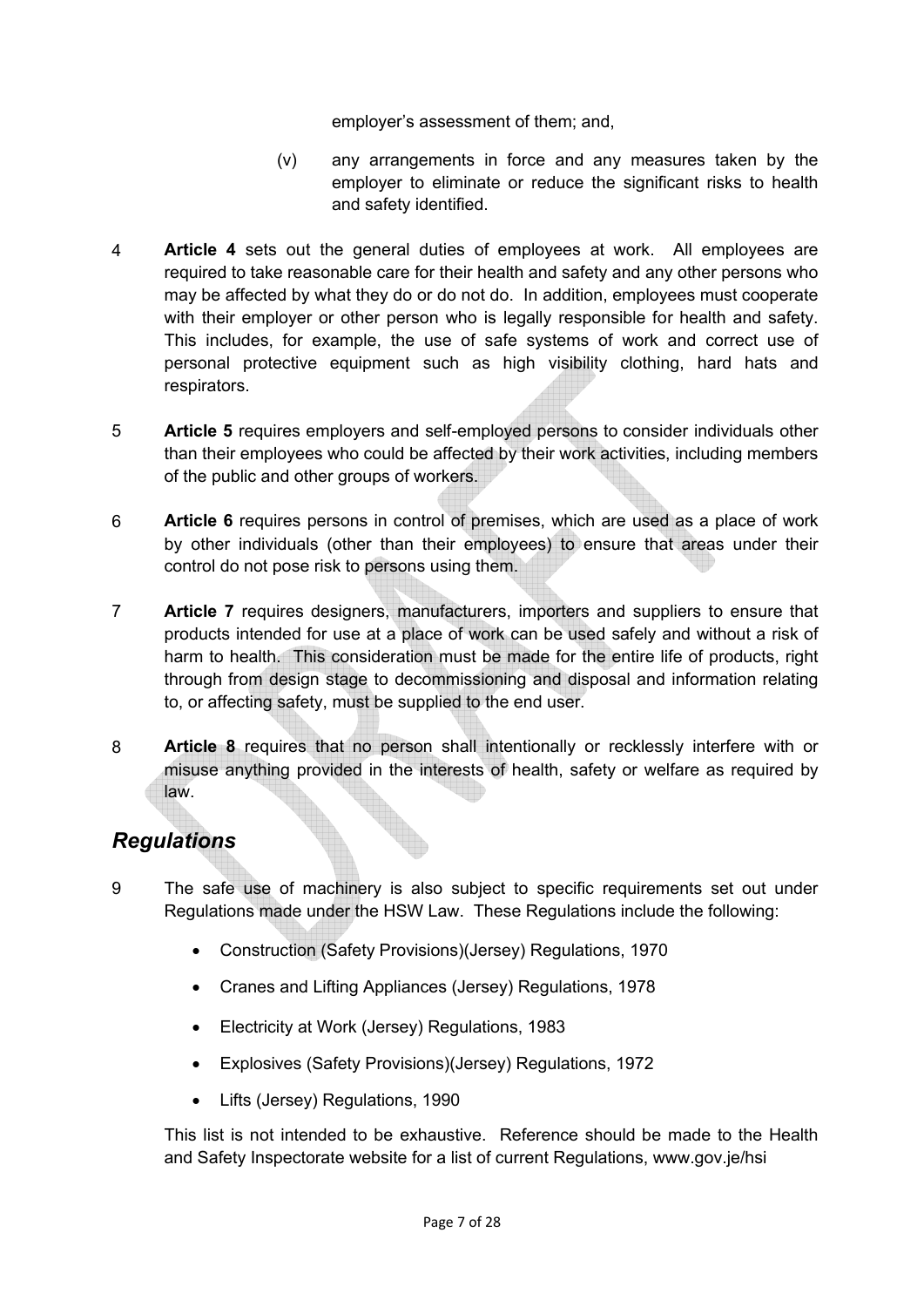# **Duties placed on persons under Part 2 of the Health and Safety at Work (Jersey) Law, 1989**

### **Scope and Application**

### *Law Health and Safety at Work (Jersey) Law, 1989, Article 3 – 8.*

- 10 This Approved Code of Practice applies to the safe design, manufacture, supply, use, maintenance, modification and decommissioning of machinery in any undertaking involving a work, trade or business activity. This code is intended to apply generally to machinery and does not take into account specifics of particular categories of machinery such as pressure vessels, medical devices, vehicles and trailers for the transport of passengers or domestic household appliances.
- 11 Machinery is responsible for a number of accidents and incidents occurring each year in the workplace due to the hazards associated with its design, manufacture, supply, use and disposal. Machinery, when not designed and manufactured correctly can lead to serious, life changing and sometimes fatal injuries being sustained by individuals through the inadvertent failure or malfunction of machinery or inappropriate safeguards against machinery hazards. In addition, individuals choosing to remove safety features such as guards or interlocking safety systems, or disregarding safe systems of work when using machinery, are highly likely to sustain injury or harm.
- 12 The aims and objectives of this ACoP are to prevent accidents, incidents and illhealth arising from working with or working on machinery throughout all stages of its lifetime. This requires all persons with responsibility for machinery to follow the recommendations made in this ACoP or to use any equally effective alternative means to comply with duties set out in the law.
- 13 All designers, manufacturers and suppliers of machinery are required to ensure that all hazards arising from the use of work equipment are suitably controlled to prevent harm or injury.
- 14 Employers and self-employed persons also have a duty for assuring the safety of themselves, their employees and any other persons that could be affected by the use of machinery whilst at work. They should ensure that the right equipment is selected for tasks being carried out, making certain that people using equipment are appropriately trained and that work equipment is regularly inspected and maintained to confirm that it works correctly.
- 15 Employees have a duty to assure their own safety and the safety of those around them by following safe systems of work and adopting all necessary safeguards as instructed by their employer.
- 16 The most effective way of controlling work related risk is by elimination of risk from work tasks, wherever possible. It is necessary to consider whether particular work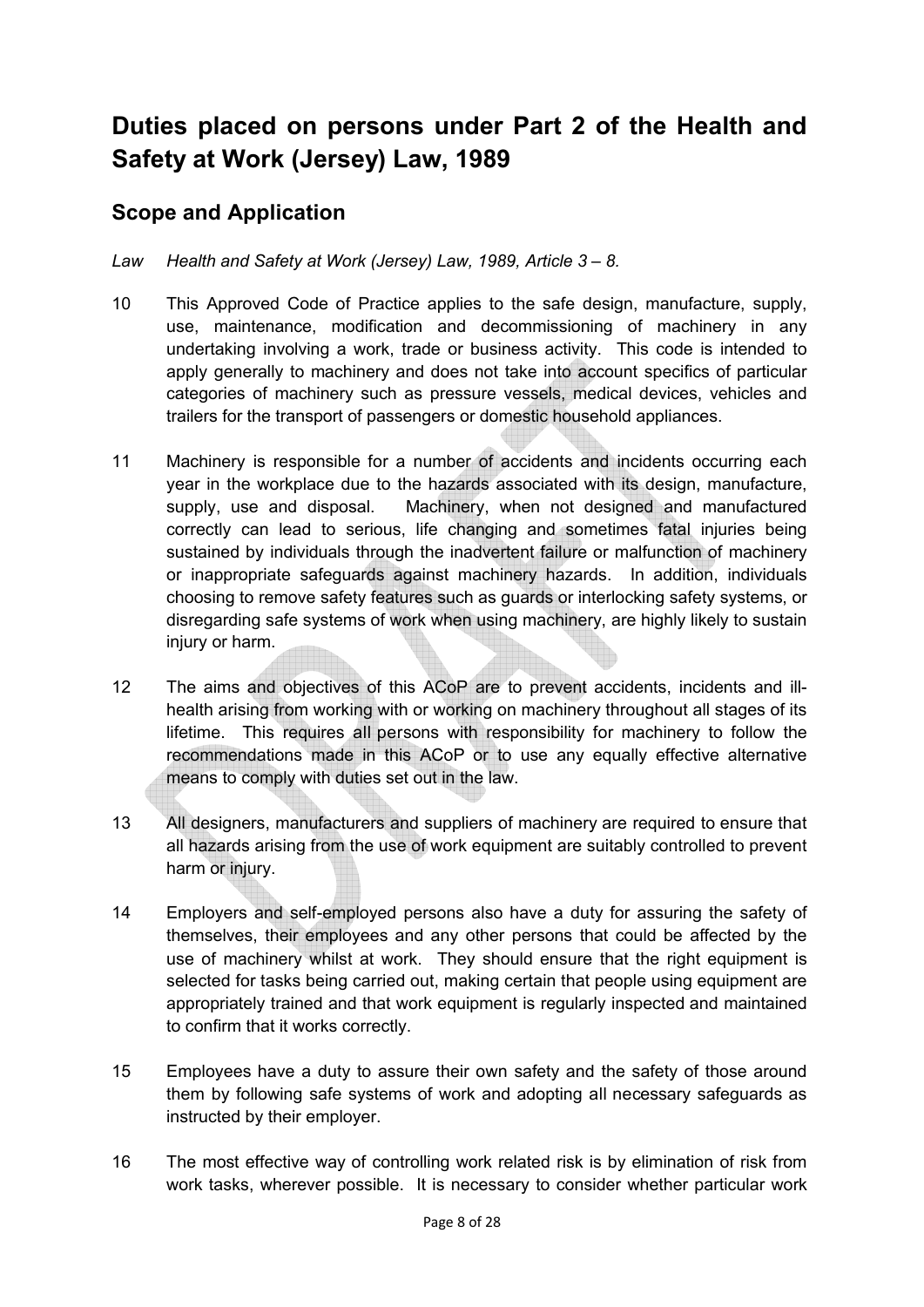processes have to be carried out or whether there is any other way that they can be completed (for example by having parts manufactured externally by other companies where the machinery available is not suitable to make that part).

- 17 It is not, however, always possible to eliminate risk in this way and there may be some risk remaining when the use of machinery is essential for carrying out tasks. As such it is necessary to reduce risk as much as possible at all stages to assure the safety of individuals, from design, manufacturing and supply stage right through to the use of, decommissioning and disposal of machinery. This is carried out by applying appropriate risk management techniques, identifying where risk exists, installing controls to reduce risk and ensuring that safe systems of work are adopted to prevent harm or ill-health.
- 18 It is possible to substitute parts of a process with less hazardous operations or by putting controls in place to reduce risk to acceptable levels that prevent harm, injury or disease. Only after all such controls have been installed, and residual risk remains, should the use of personal protective equipment (PPE) be considered, as it only protects the wearer when it is being worn and used correctly. It should, therefore, be considered as a last line of defence.
- 19 Machinery being considered within the scope of this ACoP does not just include new machinery, it also includes machinery that has been altered or modified in any way together with second-hand machinery or items that have been moved, reinstalled or reconfigured.

### **General Duties of Designers and Manufacturers**

- *Law Health and Safety at Work (Jersey) Law, 1989, Article 7*
- 20 Designers and manufacturers of machines have a responsibility for ensuring that users of machinery that they design or manufacture, and any other persons who could be affected, cannot come to adverse harm to their health and safety.
- 21 Specific consideration therefore needs to be made at the design stage to determine the likely and foreseeable risks that exist for each piece of machinery, ensuring that risks are 'designed out' prior to manufacture and that machinery is constructed to be fit for the purpose for which it is intended to be used. Where risks cannot be designed out, appropriate risk reduction measures and controls must be installed to address each risk factor and ensure that risk is reduced to acceptable levels.
- 22 Responsibilities of designers and manufacturers include a requirement to risk assess machinery throughout the entirety of its life. This includes the design, construction, installation, use, maintenance, disabling, dismantling, de-commissioning and scrapping of machinery
- 23 Risk assessment is a major factor in controlling hazards associated with the use of machinery; it requires a systematic process of identifying all likely and foreseeable hazards that could exist at all stages of its life and levels of control that must be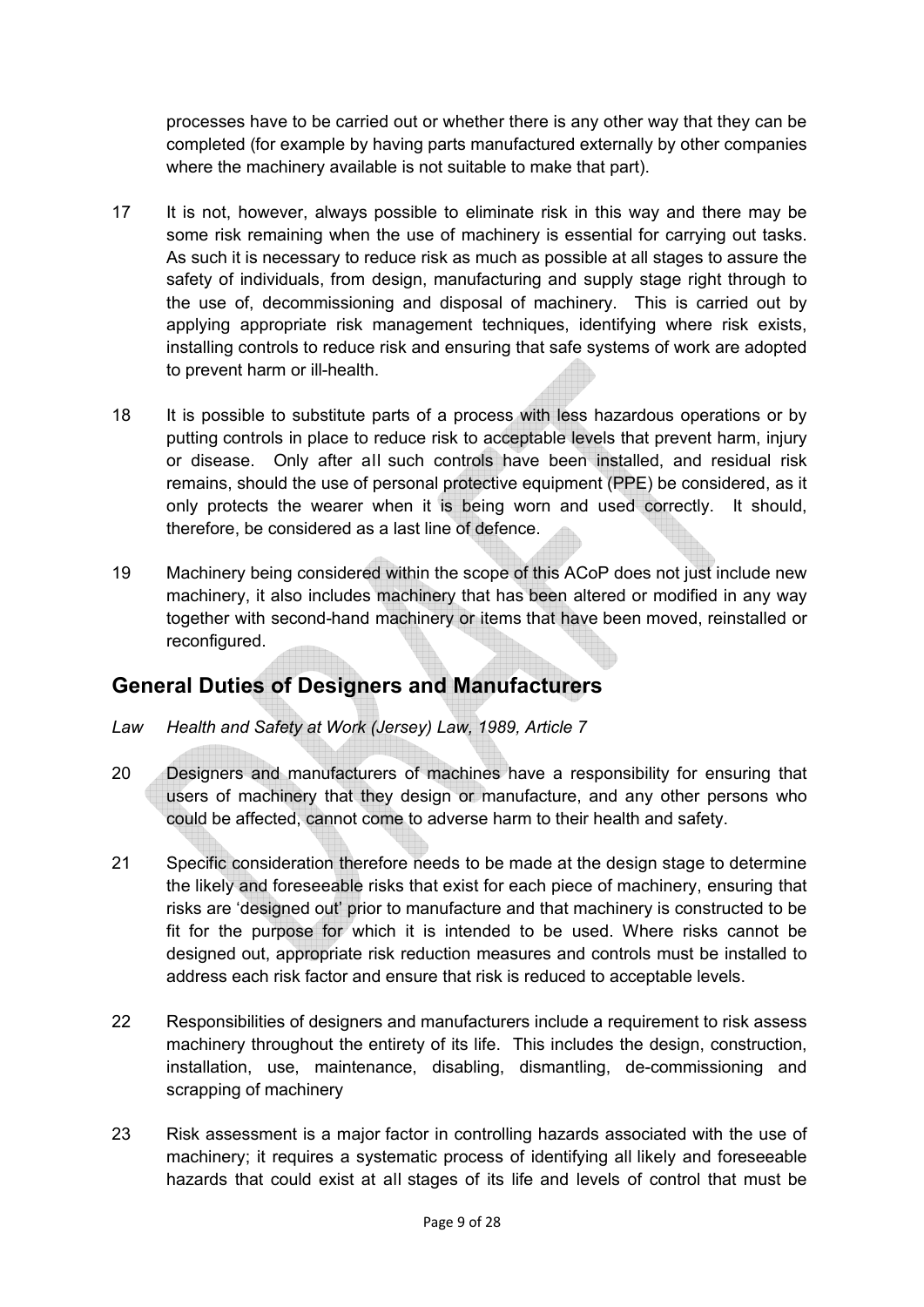achieved to prevent harm or ill-health. Findings of risk assessments may determine that not enough is being done to control hazards and it may be necessary to install further risk reduction measures.

24 In addition to risk assessment, it is essential that designers and manufacturers of machines install all necessary technical measures to assure health and safety whilst, as much as possible, taking the most up to date technology into account.

### *Risk assessment*

- *Law Health and Safety at Work (Jersey) Law, 1989, Article 7*
- 25 Risk assessment should be carried out during the design process in order to consider the foreseeable risks associated with all possible uses to which the machinery may be put, from the start to the very end of its life cycle. This includes its construction, installation, operation, adjustment, maintenance, cleaning, movement, upgrade, modification, decommissioning and disposal.
- 26 In addition to the above, it is necessary for designers and manufacturers to consider the potential abuse of machinery in the workplace and the hazards associated with such misuse. This could include the potential overriding or removal of safety devices by users; and failure to use safe working practices as instructed by manufacturers and suppliers of machinery. It is therefore necessary to 'design out' risk as much as possible so that machinery cannot be misused.
- 27 It will be necessary to consider the types of hazard posed by machinery, combined with the severity of any injury or damage likely to be sustained by individuals and the possibility of such events occurring. It may be decided that there is no alternative but to ensure that machinery operators wear personal protective equipment (PPE) as a control measure. It should, however, be remembered that PPE can also inhibit movement, feeling, dexterity and sensory perception and as such, the installation of this control can also introduce further hazards.
- 28 Designers and manufacturers need to devise measures to eliminate hazards wherever possible. Where hazards cannot be eliminated, risks posed must be reduced, as far as is reasonably practicable, to prevent harm, by installing protective measures. Any controls installed should be checked and reviewed to ensure that they are appropriate in reducing risk to acceptable levels and to determine whether further controls are also necessary to assure safety.

### *Equipment and accessories*

- *Law Health and Safety at Work (Jersey) Law,1989, Article 7*
- 29 Designers and manufacturers of machinery should include all equipment and accessories necessary for assuring safety.
- 30 In particular instances, machinery will require special tools, accessories, equipment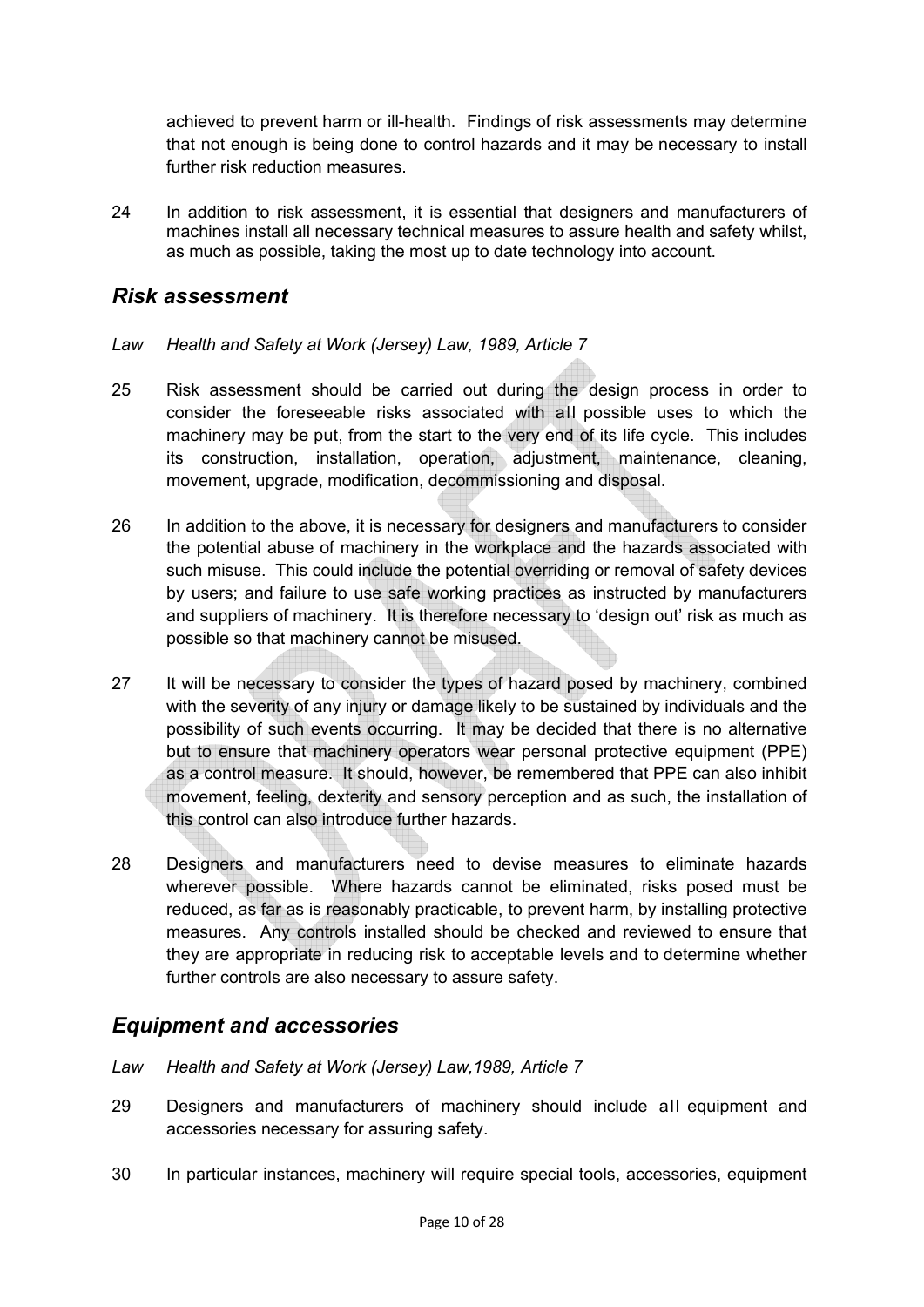and safety devices made specifically for use with the machine, for example. to make adjustments to machine settings, to change tooling or to inhibit the use of machinery in particular situations (interlocks and guards). Manufacturers should therefore ensure that all such equipment is supplied with machinery so that it can be operated correctly and safely, with the right equipment for the job.

### *Warning signs*

- *Law Health and Safety at Work (Jersey) Law, 1989, Article 7*
- 31 Machinery designers and manufacturers should place appropriate safety markings, signage and certifications on machinery in line with recognised standards.
- 32 All machinery should be marked with highly visible and indelible labels to provide warnings and raise awareness relating to the safe use of equipment. Pictograms are often used to represent particular hazards via symbols and pictures.

### *Instructions and information*

- *Law Health and Safety at Work (Jersey) Law, 1989, Article 7*
- 33 Designers and manufacturers should provide all instructions necessary for the safe installation and use of machinery. Information should include all safety precautions and safe systems of work to be employed to prevent harm.
- 34 Manufacturers' instructions usually come in the form of written instruction manuals or directions for use and should include the following information:
	- the full name and address of the manufacturer with contact details
	- the make and model numbers of machinery
	- details of what machinery is specifically designed to do and what it should be used for
	- any diagrams, drawings, descriptions and explanations required for the safe use, maintenance, cleaning and repair of machinery
	- specific instructions and warnings on any actions that must or must not be carried out in the interests of safety, for example, guards and interlocks must not be removed
	- the specific checks, cleaning and maintenance instructions required to be carried out to ensure its continued correct functioning and operation
	- any additional supplementary information relating to machinery safety
	- how to safely dismantle and dispose of machinery at the end of its life cycle.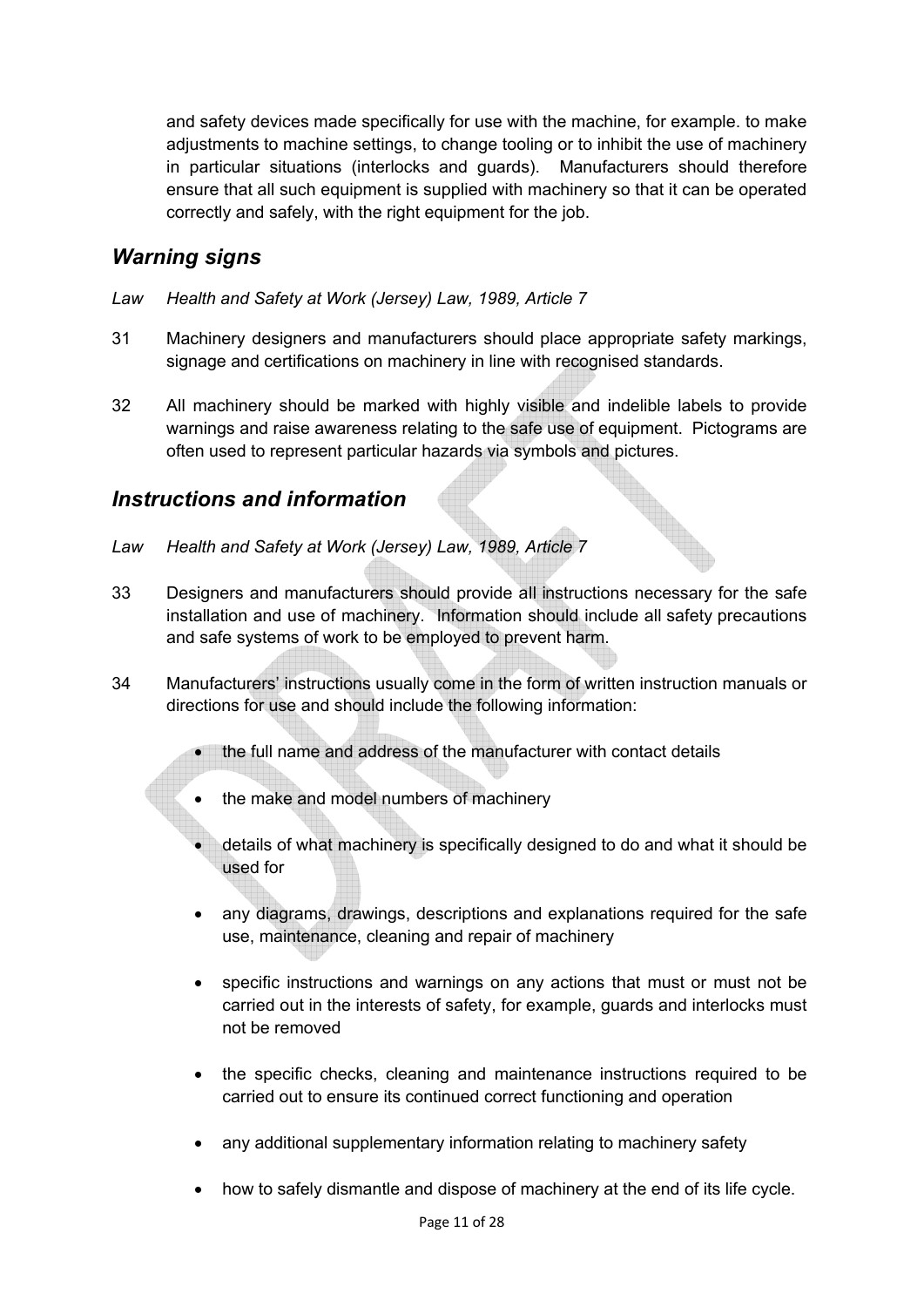- 35 Machinery manufacturers should regularly review information, reports and evidence that relate to adverse product safety, including accident information, ill health, near misses and machinery failure. This information should be used to:
	- prevent further occurrences compromising safety
	- re-engineer controls to assure safety
	- supply all information relating to product safety (including defects) to all persons who may be affected
	- withdraw products from use and recall machinery to safeguard end users and any other persons who could be affected.

# **General Responsibilities of Suppliers**

- *Law Health and Safety at Work (Jersey) Law, 1989, Article 7*
- 36 Suppliers of machinery should ensure that they are aware of the safety requirements under the Law and that the machinery complies with those requirements, prior to supply.
- 37 Suppliers who erect or assemble machinery prior to it being supplied to customers, will need to ensure that all safety devices and features are in place to assure safety. This will include assurance that all guards, barriers, interlocks and warning devices are fitted and operational in line with the original design of the machine.
- 38 All information regarding the safe use of equipment should be passed on to customers wherever possible. In some cases, particularly for older equipment, manufacturer's instructions may be missing or no longer available; however, the supplier should do as much as possible to retrieve this information and provide it to customers. This information will include manufacturer's safe assembly instructions and how to safely use, maintain, clean, dismantle and dispose of equipment at the end of its life.
- 39 Suppliers of second hand machinery should ensure that it is safe and meets the requirements of the Law.
- 40 Suppliers have a duty to assure the safety of new and second hand machinery even if they have not been responsible for its design and manufacture. In some cases, suppliers may have dismantled, or assembled machinery prior to supply to customers. It is essential that if this is the case, suppliers follow all safety instructions, installing all guards and protective devices as necessary. Where such guards or devices are missing, particularly for second hand machinery, it is the suppliers' responsibility to ensure that they are replaced prior to supply to customers.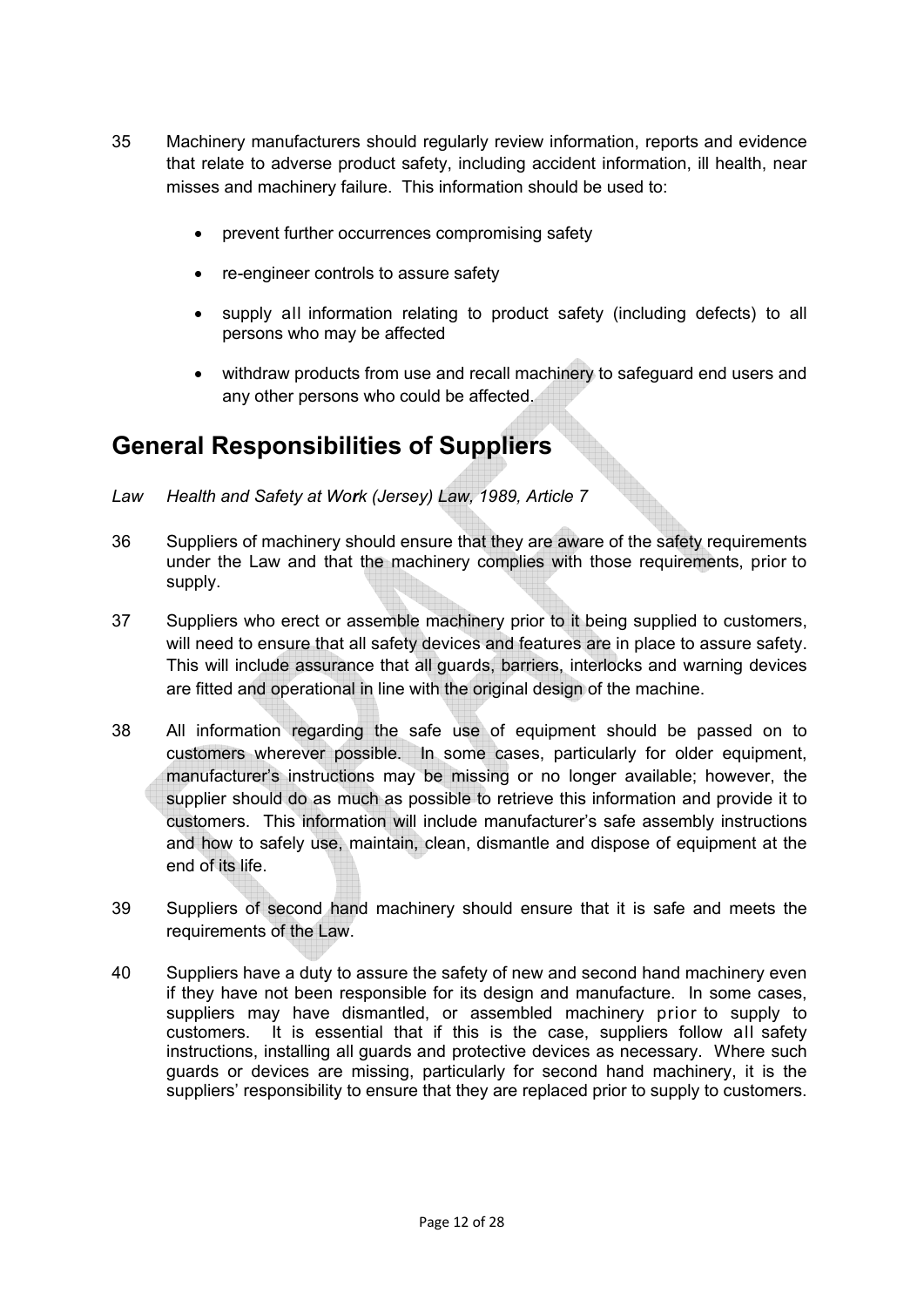41 In addition, if second hand machinery is being supplied, it will be necessary to demonstrate that the machinery meets all technical requirements and specifications to assure safety possibly via thorough examination by a person who is competent to do so. Signed certificates of conformity by a competent person will provide documentary evidence that machinery is fit for purpose, a copy of which should be supplied to the customer. Once testing has been carried out, machinery should not be further altered or adjusted, as this could affect its safe use and operation and it may need to be re-inspected and re-certificated by a competent person.

# **General Responsibilities of Employers**

### *Arrangements and selection of machinery*

- *Law Health and Safety at Work (Jersey) Law, 1989, Article 3*
- 42 Employers should ensure that they provide sufficient resources to enable machinery to be used and operated safely. This may include financial resources to comply with all statutory requirements, regularly assuring the safety of machinery via thorough examinations and ensuring that employees required to carry out works on machinery are trained and competent. Failure to make suitable arrangements for assuring safety due to associated costs are no defence in the event of accidents, injuries and near misses.
- 43 Employers should give careful consideration to the type of machinery that is to be used for working practices and operations, to ensure it is appropriate for the tasks to be performed. This may involve research into the most suitable machinery to be used, via liaison with designers and manufacturers of equipment, to ensure that machinery specification is the most appropriate for work tasks to be performed and in line with the type of environment in which it would be installed. Selecting the wrong equipment for the job in the first instance could lead to safety implications and accidents, and prove to be costly.

### *Risk assessment*

- *Law Health and Safety at Work (Jersey) Law, 1989, Article 3*
- 44 Employers should ensure that they have a health and safety management system in place to assess and control the risks posed by work on or with machinery. This includes all work practices including machinery installation, use, cleaning, maintenance, decommissioning, removal and disposal.
- 45 Employers are required to carry out risk assessments for all significant hazards that exist in relation to the use of machinery. Risk assessments are carried out to ensure that machinery is safe and to develop safe systems of work for employees to follow. The significant findings of risk assessments which would affect the safety of employees should be communicated to ensure that they are aware of the risks present when using machinery and of the control measures to be used to prevent harm, injury or ill-health.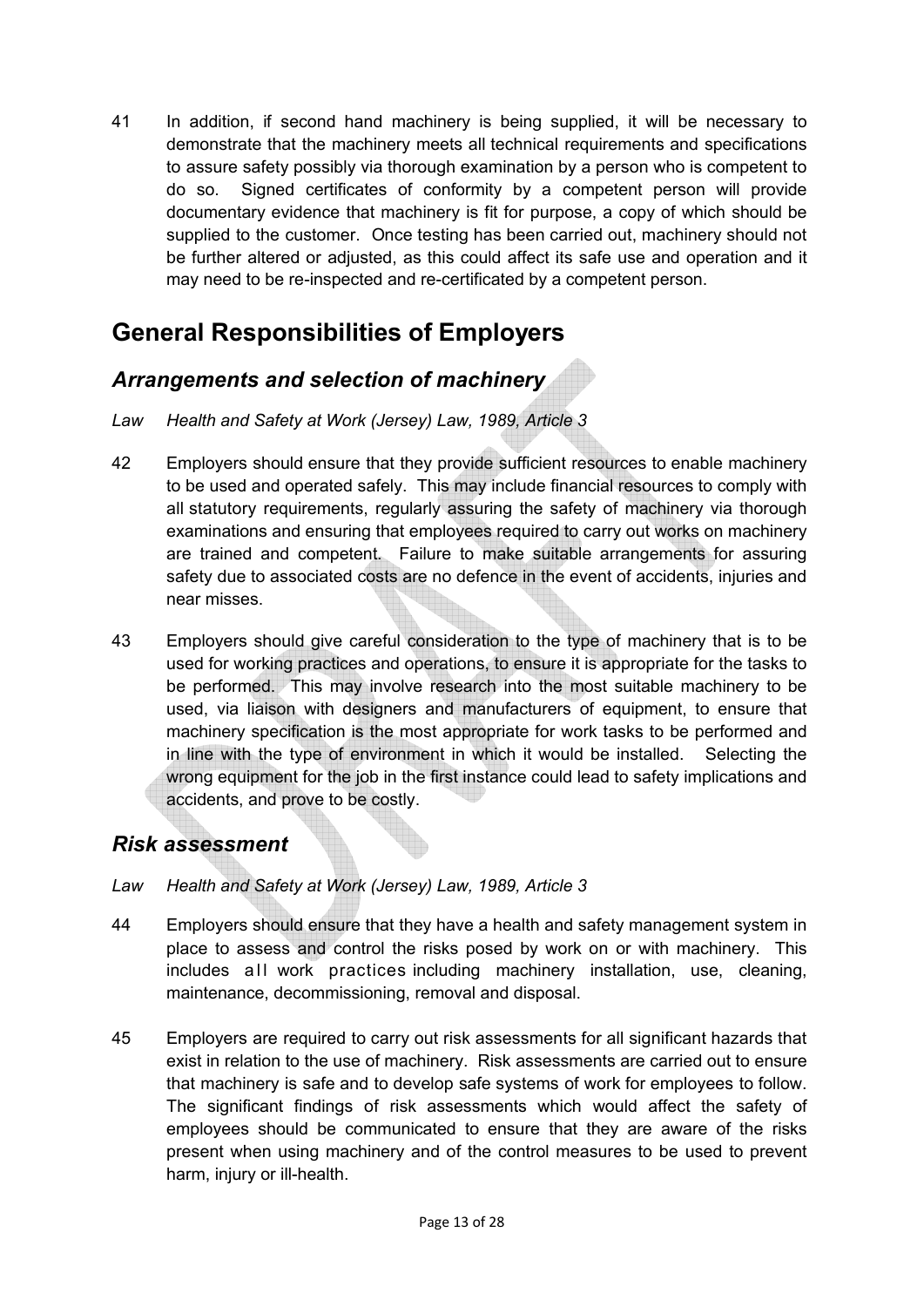- 46 Where employers employ 5 or more persons, risk assessments should be documented with significant risks identified as part of their health and safety policy. It should be noted, however, that employers with less than 5 employees still need to carry out the risk assessment process and communicate findings to employees to assure they still adopt all appropriate controls to prevent harm or ill-health.
- 47 It will be necessary to consider the types of hazard posed by machinery combined with the severity of any injury or damage likely to be sustained by individuals, and the possibility of such events occurring. It may be decided that there is no alternative but to ensure that machinery operators wear personal protective equipment (PPE) as a control measure. It should, however, be remembered that PPE can also inhibit movement, feeling, dexterity and sensory perception and as such, the installation of this control can also introduce further hazards.
- 48 Employers need to devise measures to eliminate hazards wherever possible. Where hazards cannot be eliminated, risks posed must be reduced, as far as is reasonably practicable, to prevent harm by installing protective measures. Any controls installed should be checked and reviewed to ensure that they are appropriate in reducing risk to acceptable levels and to determine whether further controls are also necessary to assure safety.
- 49 Information on the Hierarchy of Risk Control is provided in the Risk Management Section of this ACoP. This Hierarchy of Risk Control describes how the elimination of risk should be considered in the first instance. Where this is not possible, the next step is to install the most effective methods possible in reducing risk. Further information on risk assessment is also provided in the Health and Safety Inspectorate publication, *Guidance on Risk Assessment, reference RA02 2009*.
- 50 It is necessary for employers to communicate the findings of risk assessment to employees to ensure that they are aware of the risks that exist in relation to the use of machinery, and the safeguards that need to be adopted to prevent injury or ,illhealth. Employees need to understand the information provided to them. Written records showing that information has been communicated and understood by the employees should be prepared and retained.

### *Use of machinery*

- *Law Health and Safety at Work (Jersey) Law, 1989, Article 3*
- 51 Employers should ensure that the way in which machinery is installed complies with the safety instructions set out in the design and manufacturing information supplied with machinery. Failure to appropriately install equipment can lead to instability and could lead to accidents and failures. Consideration of the work environment should be made to take into account where machinery will be installed to ensure that it can be safely used and does not present hazards.
- 52 All safety devices should be installed, before machinery is taken into use in line, with the manufacturer's specification and instructions.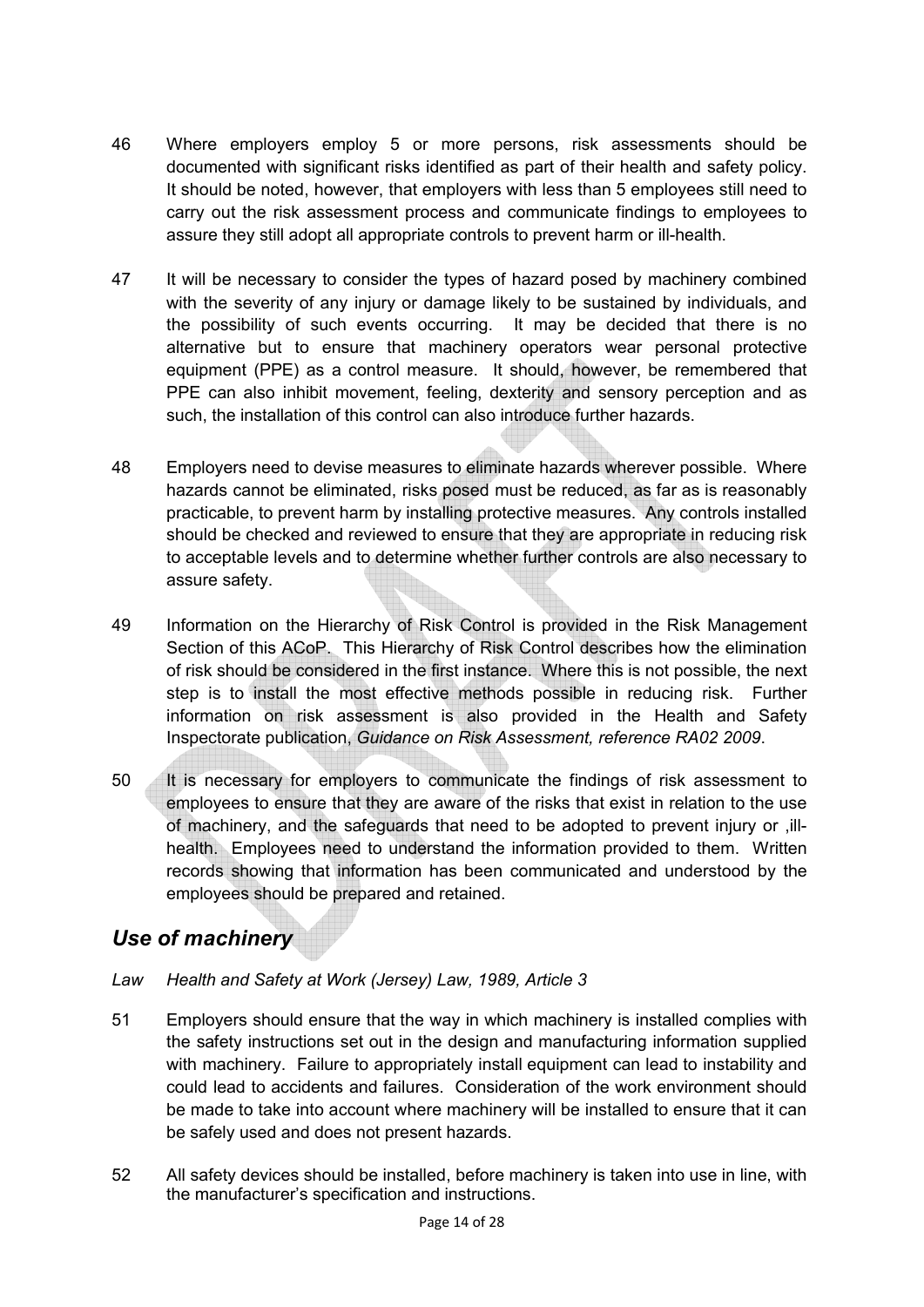### *Training and supervision*

- *Law Health and Safety at Work (Jersey) Law, 1989, Article 3*
- 53 Employers should ensure that all employees are trained and competent in the use of machinery.
- 54 No one should be permitted to use machinery unless they have been trained and assessed as being competent. Training can take a number of forms including external, in-house, a combination of both and refresher training. In all cases a training assessment of an individual's specific needs must be carried out to ensure that the training is appropriate. It is advisable to keep a record of all training and assessments, signed by a responsible person such as a partner, director or senior member of management.
- 55 Employers should ensure that appropriate levels of supervision are provided in the workplace for work activities being performed to assure adherence to work procedures and safe systems of work.
- 56 Effective supervision is key to the training of employees' understanding and awareness in the safe use of machinery. The degree of supervision will depend on the progress of the trainee and will vary until it has been determined that the individual is considered to be competent. A record of the assessment of competence should be made and signed by a responsible person such as a partner, director or senior member of management.

### *Inspection and maintenance*

- *Law Health and Safety at Work (Jersey) Law, 1989, Article 3*
- 57 Machinery can be prone to overuse, wear and tear, breakdown or problems that can affect its safe use and operation and the safety of persons using it. As such, it is necessary to ensure that regular machinery checks are carried out to make sure that machinery remains in good working order.
- 58 Machinery requires regular inspection by persons who have the competence to judge whether equipment is in safe working order, so that any risks to health and safety may be detected to prevent injury. Such inspections should be well planned and carried out by competent persons including external engineers with the appropriate knowledge, qualifications and experience to assess machinery and detect any problems or concerns affecting safety.
- 59 Any such problems will be reported to the employer who has responsibility for taking remedial action to render machinery safe for use. This again will require engineers with the appropriate knowledge, qualifications and experience to repair machinery and certify that it is safe for use.
- 60 Frequencies of machinery inspections will vary, dependent upon machinery types, the risks posed and the environmental conditions to which machinery is exposed. The usual inspection period for machinery is 12 months, however it may be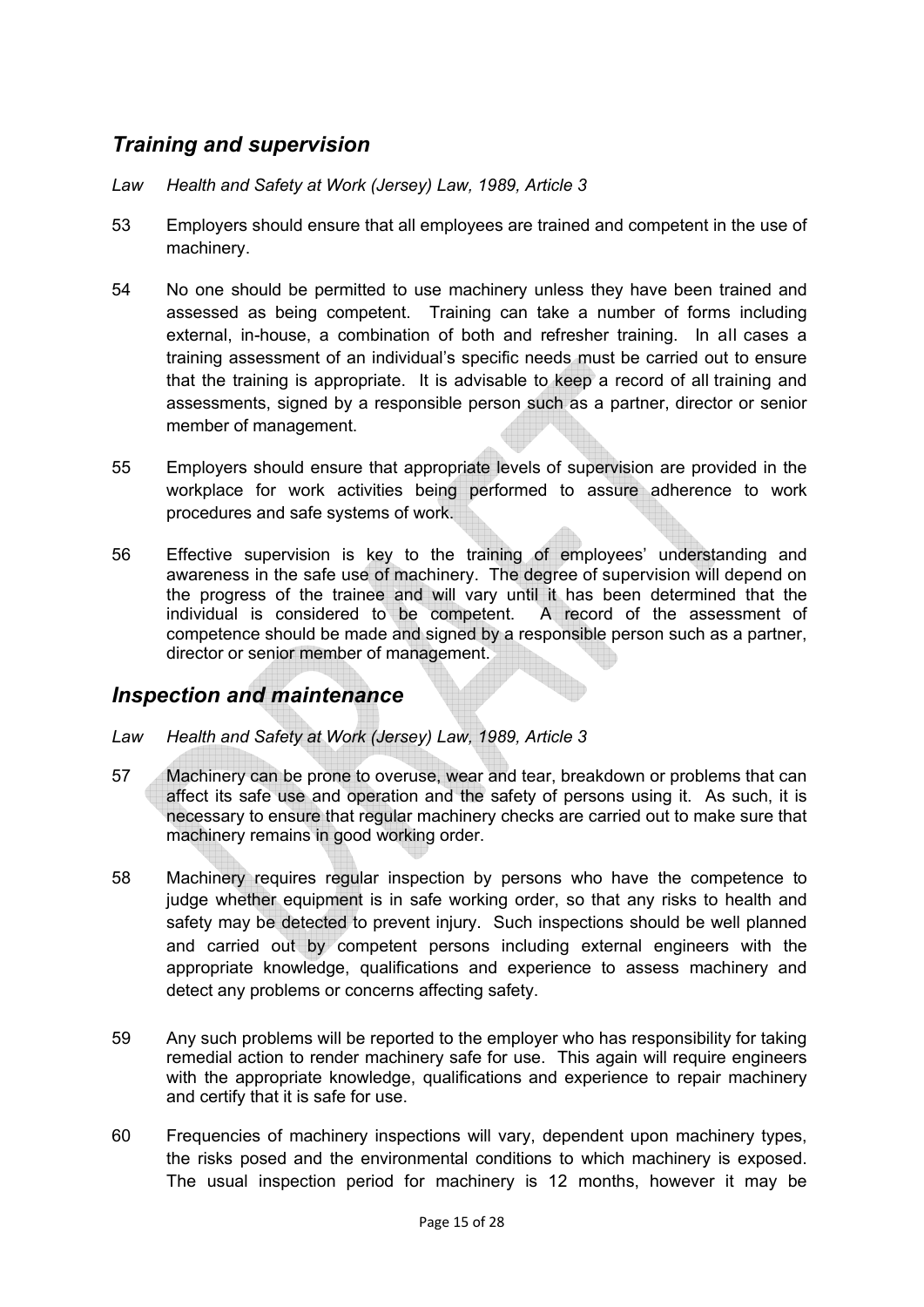necessary to carry out more regular inspections in accordance with the manufacturers guidance.

61 Machinery will also need to be inspected if there are any concerns over machinery safety between planned inspection periods. Where defective machinery has been identified it will be necessary for machinery to be taken out of use, until safety checks have been made by a competent person, and assurance has been provided to confirm that it can be used safely and is fit for purpose.

### **General Responsibilities of Employees**

- *Law Health and Safety at Work (Jersey) Law, 1989, Article 4*
- 62 Employees should follow all safe working procedures provided by their employer for the safe operation of machinery.
- 63 Employees should follow all safe working procedures, safe systems of work or method statements provided by their employer. All such instructions are provided to ensure that safe work methods are adopted to prevent injury or ill-health and it is important that employees follow them.

### *Co-operation*

- *Law Health and Safety at Work (Jersey) Law, 1989, Article 4*
- 64 Employees should ensure that they carry out any activity or comply with safe systems of work as required by the employer. This would include following safe working practices or procedures, attending training sessions and wearing PPE where required.

### *Misuse or tampering with safety devices*

- *Law Health and Safety at Work (Jersey) Law, 1989, Article 8*
- 65 Any item of equipment provided for the safety of employees should not be altered or misused that may lead to its subsequent failure. This includes the removal of safety devices on machinery including guards or barriers, modification or altering of PPE or horseplay in which machinery is used incorrectly.

### *Reporting faults and accidents*

- *Law Health and Safety at Work (Jersey) Law, 1989, Article 4*
- 66 Employees should immediately report any fault or dangerous situation arising from the use of machinery to their employer, to ensure that any fault on machinery can be rectified, as this may affect machinery safety. Employers can only remedy faults that they are aware of and therefore it is important that any concerns are quickly reported to prevent machinery failure leading to injury or ill-health.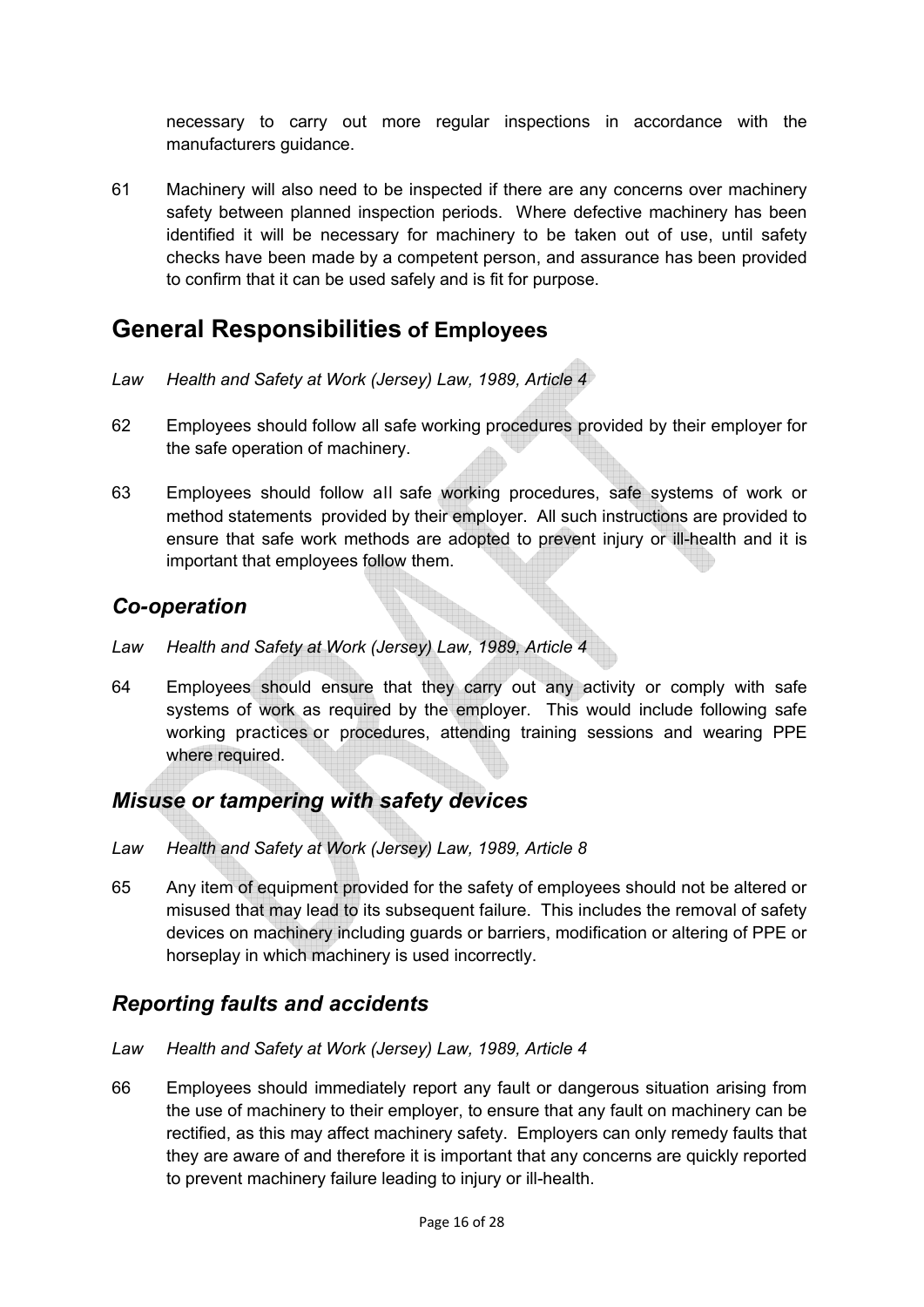67 Employees should immediately report all accidents, incidents and dangerous occurrences, no matter how small or seemingly inconsequential, as soon as it is possible to do so. Employers can then take remedial action to prevent such incidents from reoccurring.

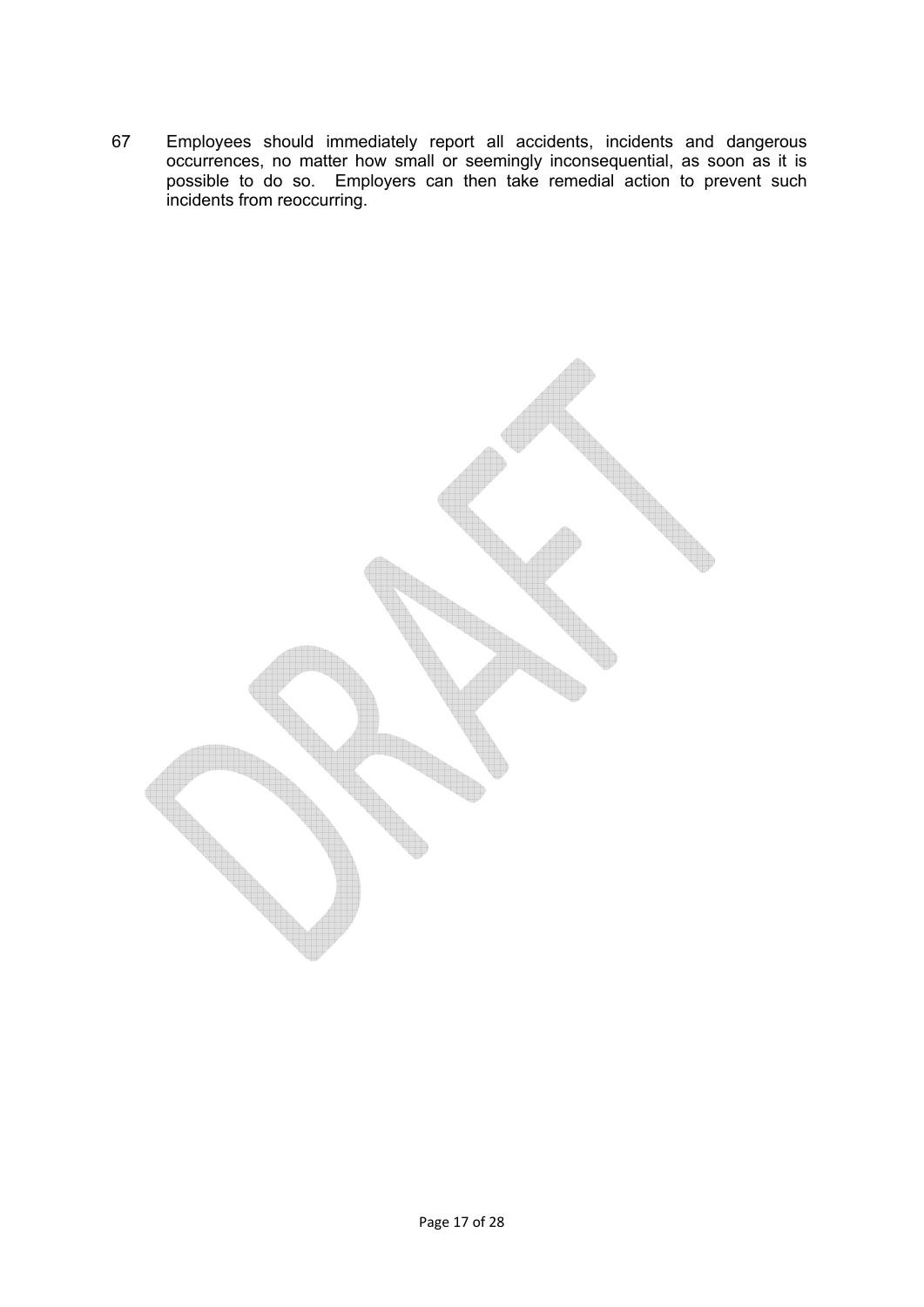# **The Risk Management Process**

### *Risk assessment*

- 68 Risk assessment is a fundamental part of good health and safety management; it is a systematic process that is carried out to identify hazardous situations, to determine the risk or likelihood of such situations actually occurring and the control measures necessary to eliminate or reduce risk to acceptable levels.
- 69 Risk assessments should be carried out by competent persons with all of the necessary information, knowledge and experience of the situation being assessed. More specifically in the case of machinery:
	- Designers should have sufficient knowledge and competence in the safe design of machinery.
	- Manufacturers should have sufficient knowledge and competence to safely manufacture and assemble machinery components in conjunction with designs.
	- Suppliers should ensure that they are competent to assess the safety of machinery and ensure that all safely aspects are complied with including the provision of all necessary safety and user information to their customers.
	- Employers are required to have sufficient competence and experience with regard to risk assessing the use of machinery and they must pass the details of such assessments on to their employees.

### *Risk assessment process*

### 70 *Stage 1. Identify the hazards*

Consider all of the significant foreseeable hazards associated with the assessment being carried out, gathering as much information as possible for each hazard identified. The most common hazards that should be considered with regard to machinery include crushing, shearing, puncturing, cutting, abrasion, burns, electric shock, fire and explosion, noise induced hearing loss and exposure to harmful substances.

#### 71 *Stage 2. Who can be harmed and how?*

Think about the people who are likely to be harmed, how many people this could be and how they could be harmed. It is important to consider the severity of any harm, injury or ill-health sustained as this will also affect the levels of control that are necessary to reduce risk. Persons likely to sustain injury at all stages of the machinery life cycle include persons manufacturing and assembling components, and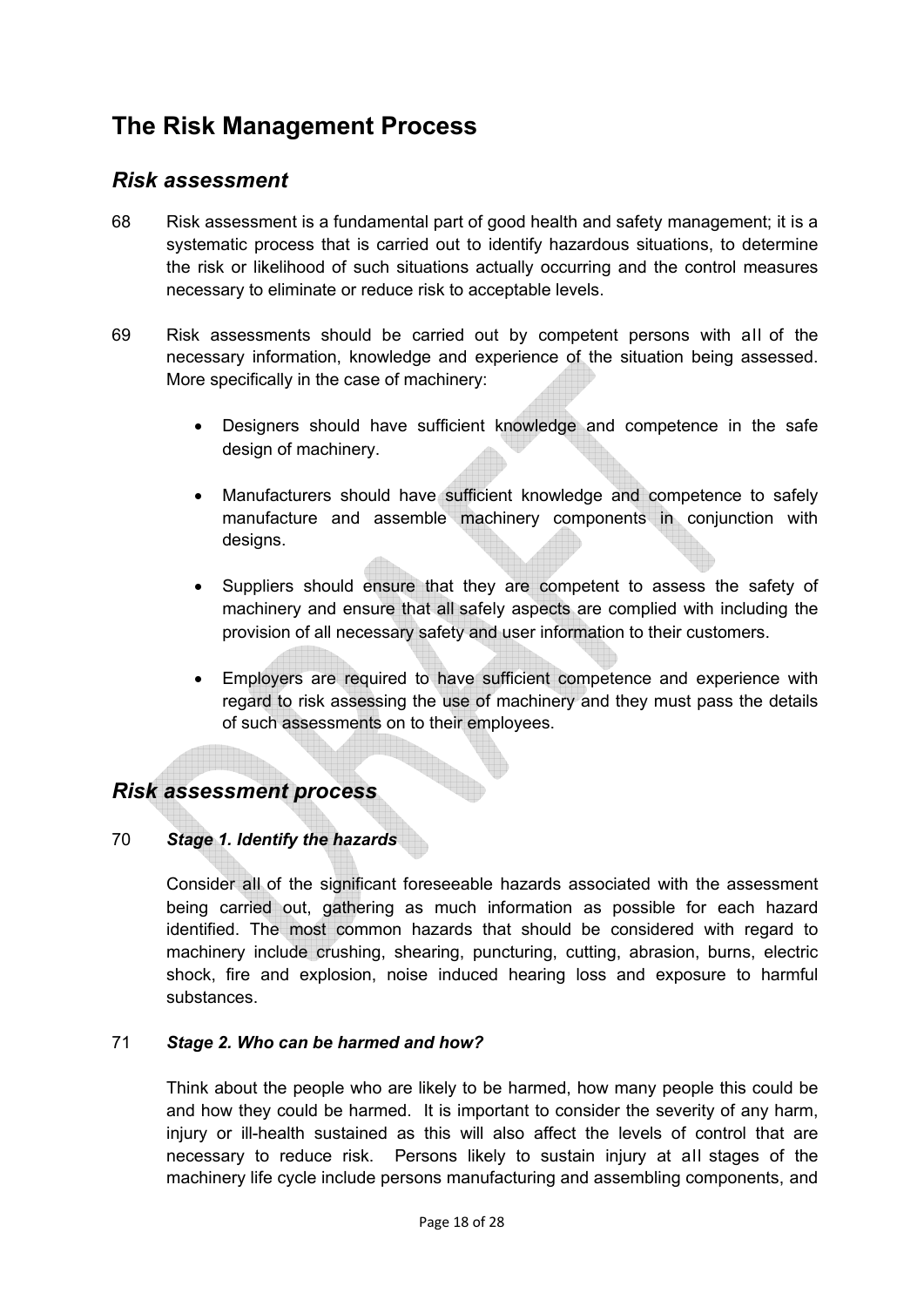operatives coming into contact with moving parts when clearing blockages, or being drawn into machinery.

#### 72 *Stage 3. What is the likelihood of the hazard occurring and what controls are already in place to reduce this risk?*

How likely is it that the hazardous event will take place for each scenario? Is it very likely and what controls are already in place to reduce the chances of it occurring?

#### 73 *Stage 4. Can risk be reduced any further?*

Is there anything more that can be done to reduce risk? If so, this should be prioritised and put into place as soon as possible, in line with the levels of risk. Individuals should be made responsible for installing such controls within appropriate timescales. For example, if hazardous situations are highly likely to occur with severe consequences and little control is in place, additional controls must be installed as a matter of urgency to prevent injury, harm or ill-health, or the task stopped until appropriate control has been implemented.

#### 74 *Stage 5. Record your findings and regularly review.*

Persons with 5 or more employees have a legal duty to record the findings of any risk assessment and to communicate the findings of risk assessment to their employees. Risk assessments also must be regularly reviewed by competent persons to ensure that they remain up to date or should work processes change, whichever is sooner.

75 Further guidance on the 5 stage risk assessment process is available in the publication '*Guidance on Risk Assessment, reference RA02 2009*' which is available on the Health and Safety Inspectorate website, www.gov.je/hsi

### *Identifying machinery hazards*

76 There are a wide range of hazards associated with machinery throughout all stages of its life which should be eliminated or reduced so far as is reasonably practicable to prevent harm or ill-health. It is important to be aware of the likely hazards that cause harm, injury or ill health and the consequences of such hazards occurring. The most common hazards likely to cause harm, injury or ill health, with regard to machinery, are briefly summarised in this section.

### *Mechanical hazards*

### 77 *Abrasion and friction*

Injuries related to friction or abrasion occur when contact is made between body parts and machinery parts moving at high speed. Machinery parts can range from being relatively smooth surfaces (for example, conveyor belts and drums) to rough surfaces (for example, abrasive grinding wheels, pulleys and ropes). When moving at high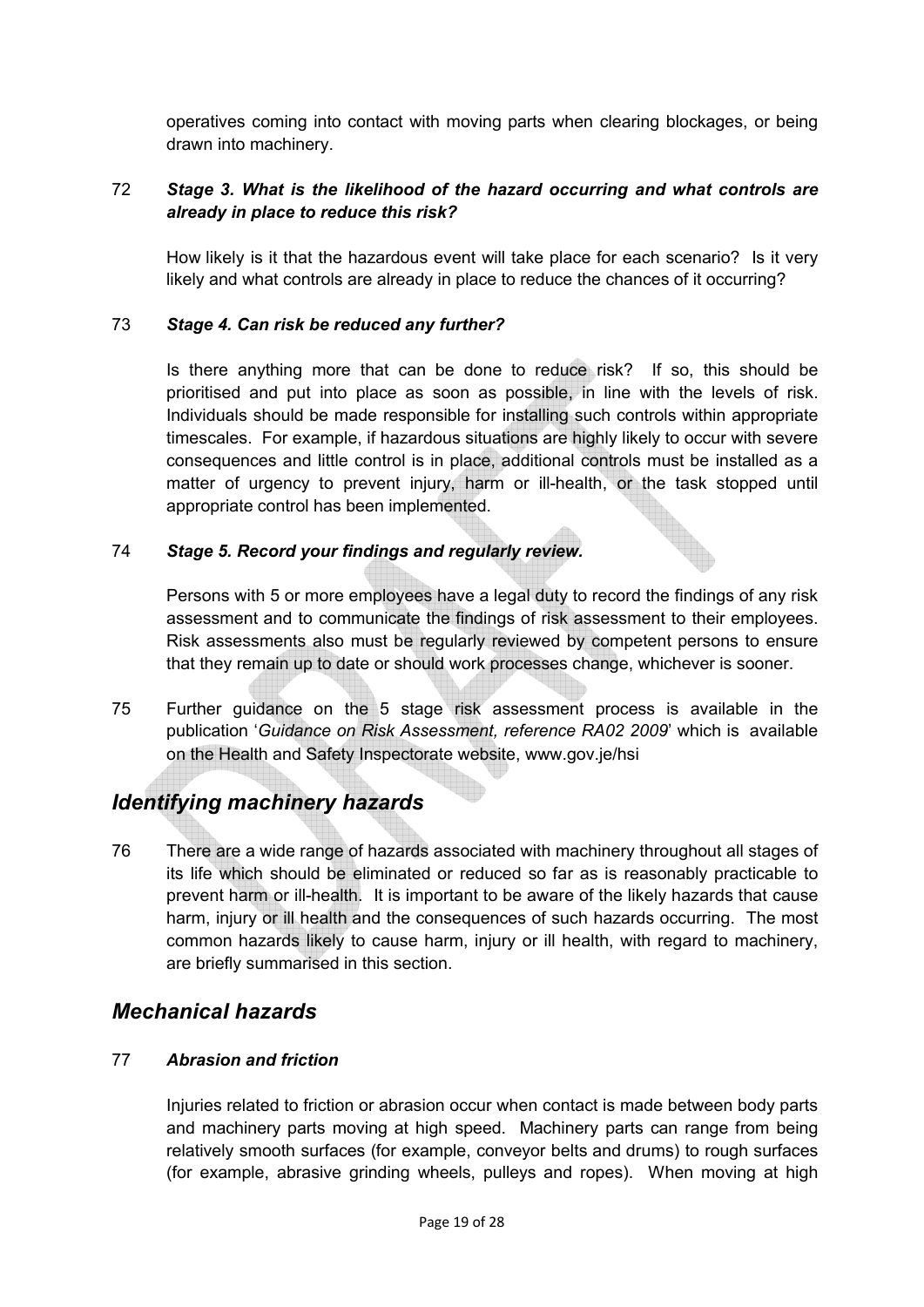speed, sufficient friction between the machinery surface and human body parts can cause serious burn injuries, or 'skinning', being sustained to the top layers of the skin, even when contact time is brief.

#### 78 *Crushing*

Crushing injuries are sustained in a variety of ways when parts of the body are caught in between machinery parts and/or fixed structures. This can include:

- crushing between 2 moving parts of machinery (e.g. the arms of a scissor lift)
- crushing between a moving and fixed/immobile part of machinery (e.g. punch press)
- crushing between a moving part of machinery and a fixed structure (e.g. counterweight and wall or floor).

Injuries are caused through compression of body parts and can range from bruising, breaks and fractures to suffocation.

#### 79 *Cutting*

Cutting hazards exist on machinery which involves rotating, cutting, drilling and planning operations. Such machinery includes rotating saws, planers, pillar drills, mills and high pressure water jet cutting machines.

Cutting injuries include lacerations and amputations when parts of the body are exposed to the operating position of the machine (for example, rotating drill bit), however, injuries can also occur when materials or tools are ejected at high speed from machinery, most often resulting in injuries to the face, head and eyes.

### 80 *Entanglement*

Entanglement occurs when loose materials or items are caught in machinery leading to parts of the body also being drawn in to the machine resulting in injury. This can include the drawing in of items of loose clothing, (for example, gloves, sleeves, ties, scarves and jewellery), long hair, cleaning cloths and rags, at high speed into machinery.

Injuries most often sustained due to entanglement include fractures, breaks, crushing and amputation, which can be fatal.

Machinery in which entanglement occurs includes rotating equipment or surfaces such as drills, chucks, spindles, mandrels and augers however entanglement can also occur inside gaps in machinery or via projections on machinery catching on loose items and drawing them into the equipment.

#### 81 *Impact*

Impact injuries arise when the body is struck by objects that do not physically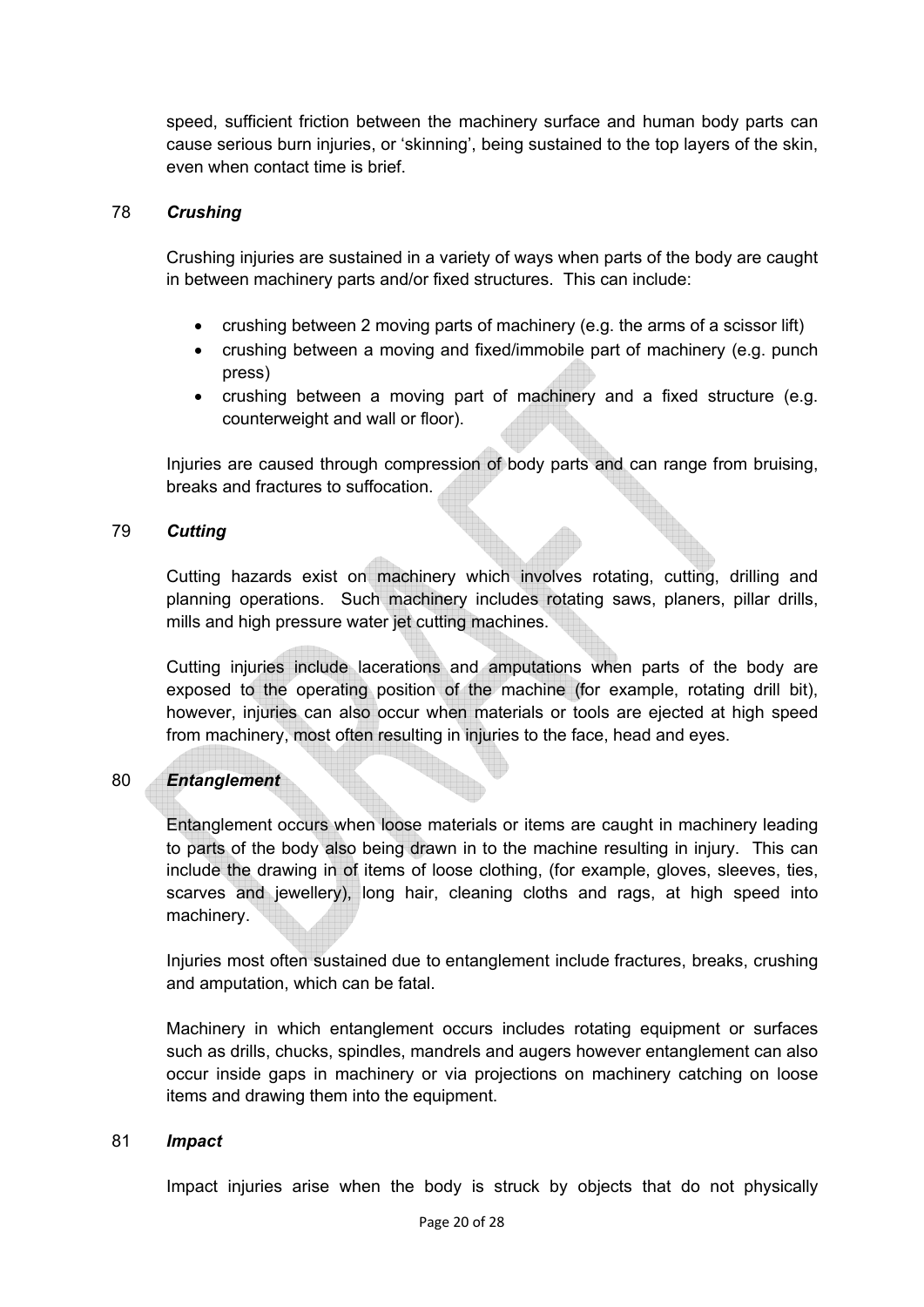puncture or penetrate the skin, but which can cause bruising, breaks, fractures, unconsciousness and severe internal injuries that can be fatal.

Machinery causing impact injuries may be the same or similar to that causing crushing injuries including vehicles, robotic arms or counterbalances.

#### 82 *Puncture and stabbing*

Injuries are sustained when the skin is punctured or stabbed by moving machinery or flying objects such as loose tooling, items being machined or debris, resulting in a flesh wound. Injuries sustained can include loss of blood, loss of sight, exposure to harmful substances and infectious materials. Machinery with rapidly moving parts and responsible for such injuries include drills and machine dies.

#### 83 *Shearing*

Shearing occurs when power is applied to slice, trim or shear items between two opposing machine parts. Examples of such machinery include guillotines, power presses and metal planing machines in which shearing occurs at point where machine parts meet.

Injuries are most often sustained by individuals coming into contact with shear points at which items are machined, leading to cuts, breaks, fractures and amputations.

#### 84 *Trapping*

Trapping or 'drawing in' hazards exist at points where parts of the body can be caught between two counter rotating parts also known as 'running nip points'. Such machinery includes pulleys, gears, spindles and transmission belts and such hazards most often occur when machinery is running too fast and fails to run smoothly; for example, when there are erratic changes in operating speed, frequent breakdowns or problems with feeding materials into machinery.

Injuries from trapping include crushing, breaks, fractures and amputations. In severe instances injuries can be fatal.

### *Non-mechanical hazards*

#### 85 *Electricity*

Electrical hazards include electric shock, electric burns as a result of persons contacting live conductors or parts of machinery which have become electrical live due to faulty conditions. Fires and explosions can also occur as a result of faulty electrical equipment.

Static electricity build up can present a risk of electric shock and fire through the ignition of materials.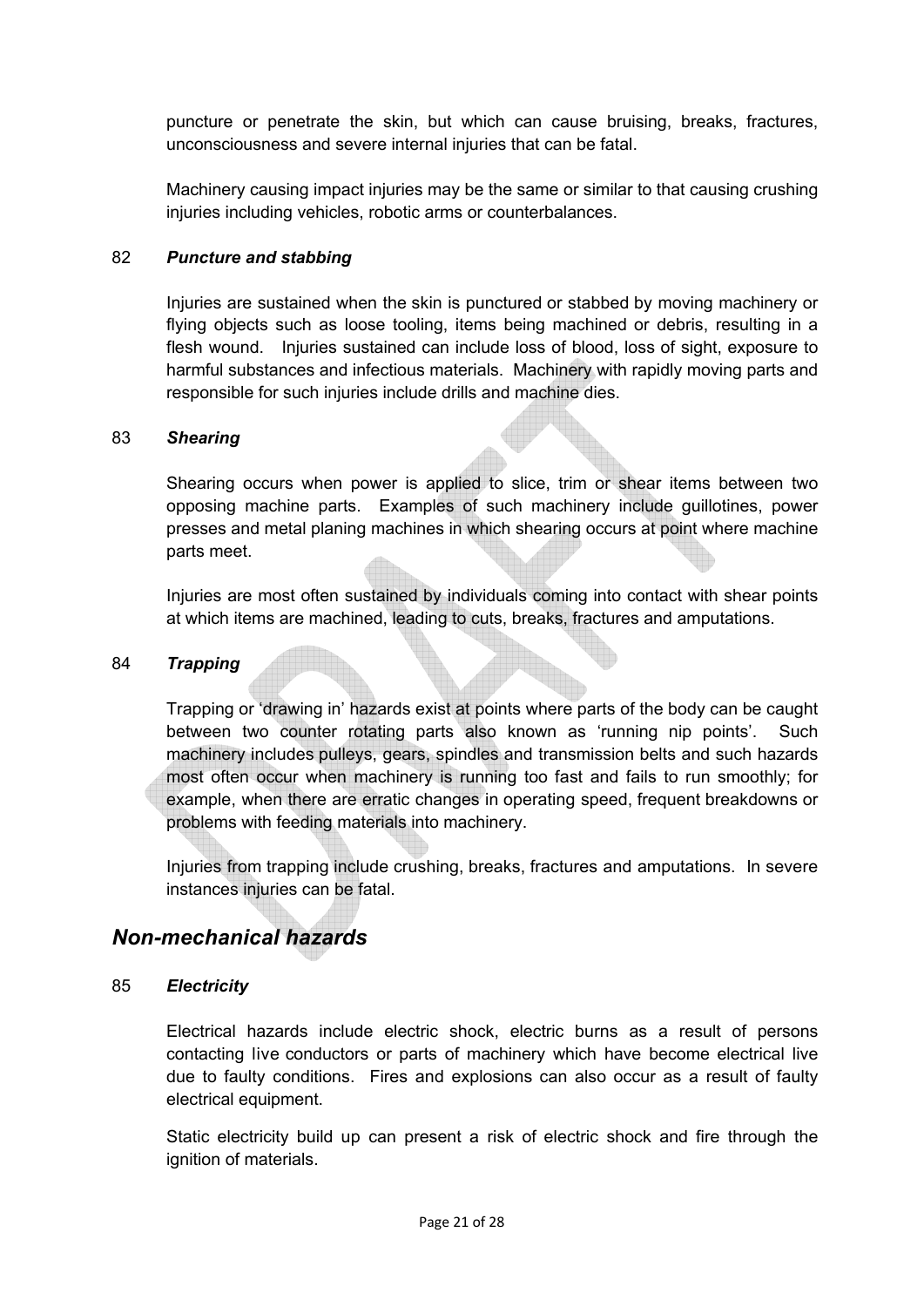#### 86 *Temperatures*

Machinery can be subject to changes in temperature due to hot or cold working processes and activities. This can lead to individuals being exposed to surfaces or parts of machinery at which contact with extremes of temperature (both hot and cold) can cause severe burn injuries. In some cases such injuries can lead to infection and amputation.

#### 87 *Noise and vibration*

Noise and vibration are inherent factors associated with the use of work machinery and are the cause of a significant level of industrial illness in workers.

Exposure to high levels of noise (in excess of 80 decibels (dB(A)) is the cause of such conditions as deafness, tinnitus and noise induced hearing loss which is irreversible.

Severe pain and discomfort is caused by circulatory disorders such as vibration white finger and carpal tunnel syndrome which occur when the body is exposed to excessive vibration through contact with work machinery.

#### 88 *Radiation*

Exposure to either non-ionising or ionising radiation can result in immediate injury through burns and can also give rise to long term effects.

Types of non-ionising radiation include electromagnetic radiation and light including infra-red, visible, ultra violet and laser light radiation.

Ionising radiation includes alpha, beta and gamma rays, X-rays, electron or ion beams and neutrons.

#### 89 *Emissions and explosions*

Dangerous emissions can be generated from the use of machinery such as exhaust gases from combustion, vapours from the use of chemical processes or dusts which can be inhaled, ingested, and absorbed by persons in contact with such substances.

Machinery explosions can occur when there is a build-up of gases, liquids, dusts and vapours that are produced in machinery or in the work environment. When particular concentrations of such substances occur together with a good supply of oxygen and the presence of an ignition source, explosion can occur with catastrophic consequences.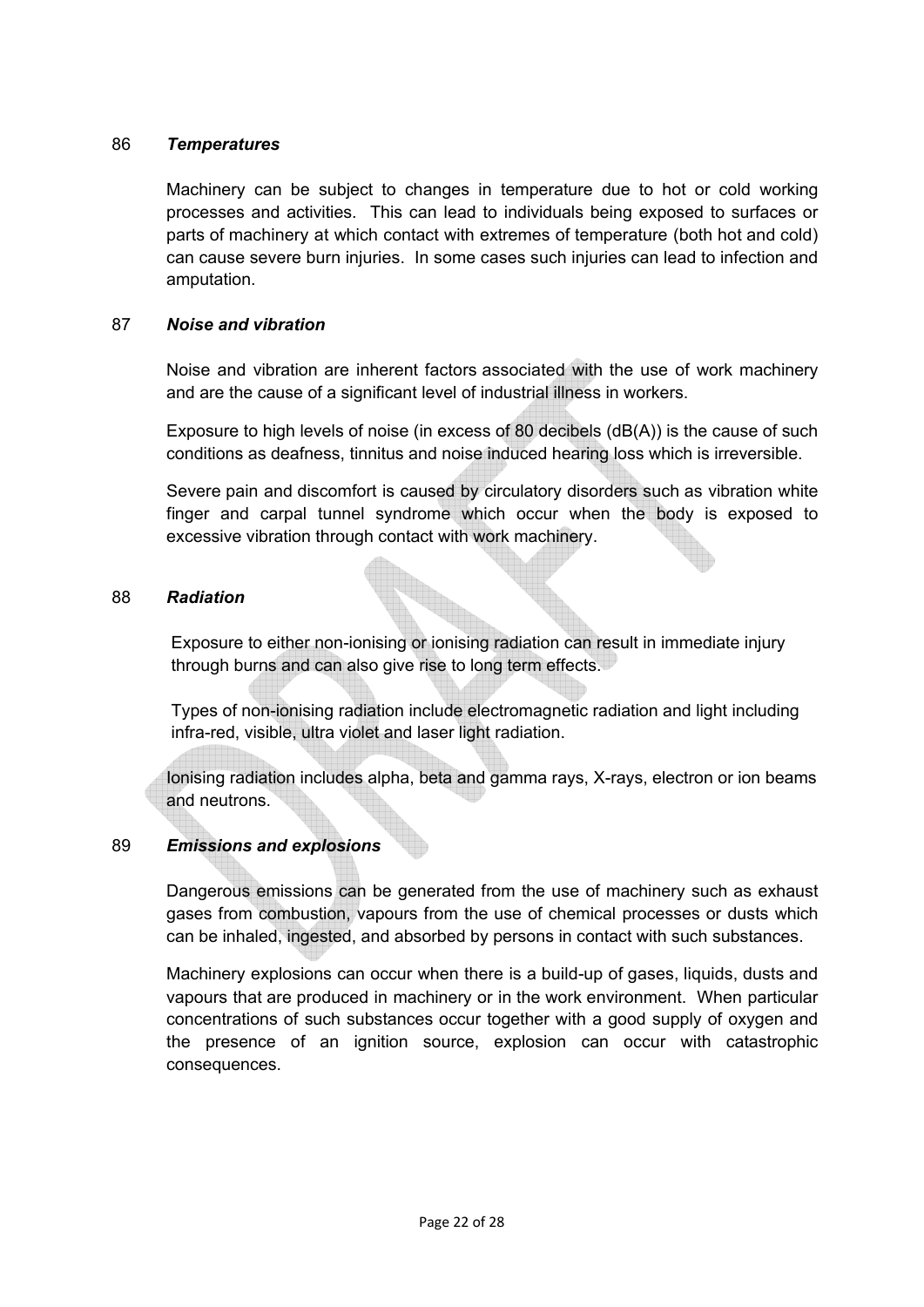### *The hierarchy of control measures*

- 90 The ways of controlling risks associated with machinery are ranked from the highest level of protection and reliability to the lowest. This ranking is known as the hierarchy of risk control. The Law requires the duty holder to work through this hierarchy to choose the control that most effectively eliminates or, where that is not reasonably practicable, minimises the risk in the circumstances:
	- *1. Elimination* The most effective control measure is to remove the hazard or hazardous working practice associated with the use of a machine.
	- *2. Substitution* Substitute the machine or process with a machine or process that is safer.
	- *3. Isolation* Separate the hazardous machine from persons by barriers.
	- *4. Engineering controls* Provide guards to prevent contact with moving parts of the machine.
	- *5. Administrative controls* If risk remains, it must be minimised by implementing administrative controls , so far as is reasonably practicable, for example, introducing a permit system to ensure that operators are aware that the machine is isolated from its power source and must not be operated while maintenance or cleaning work is being done.
	- *6. Personal protective equipment (PPE)* Any remaining risk must be minimised with suitable PPE, such as providing persons with respirators or protective eye wear.

### *Combining control measures*

91 In many cases, a combination of control measures will provide the best solution. For example, protecting persons from flying debris when using a concrete cutting saw may involve guarding the blade, isolating the work area and using PPE such as a face shield and hearing protection.

### *Maintaining and reviewing risk control measures*

- 92 The control measures that are implemented must be reviewed and, if necessary, revised to make sure they work as planned and no new hazards have been introduced by the control measures.
- 93 Operators and other workers should be consulted to obtain feedback on the effectiveness of the control measures that are provided.
- 94 The control measures should also be reviewed following any incident or accident.
- 95 A regular review of control measures should also be carried out. The time interval between reviews will be dependent on the level of risk and the type of machine involved. There may also be particular stages in the life of the machine when more frequent reviews are required.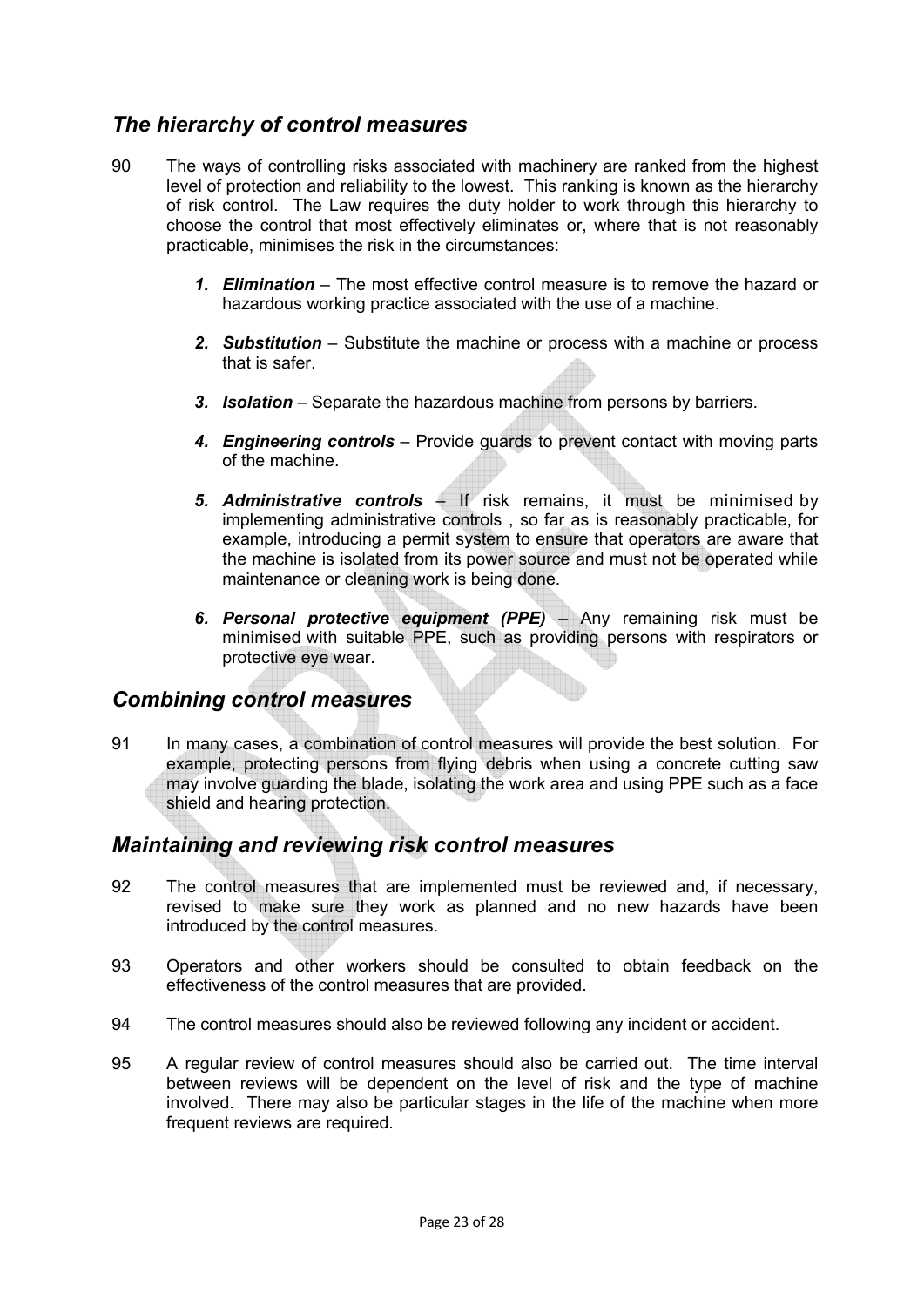# **Specific Control Measures**

96 This section provides guidance on specific control measures that can be used to address the hazards arising from use of machinery. It is not intended to be exhaustive as all machinery and workplaces differ widely in their applications

### *Guarding*

#### 97 *Fixed guards*

Fixed guards are permanently fixed barriers that are welded or incorporated into the body of machinery to prevent access by persons to hazardous areas whilst under normal operating conditions or during cleaning and maintenance. Fixed guards or barriers are usually constructed of wire mesh, sheet metal or are in the form of screens and bars made of materials able to withstand impact or usage, likely to occur on such machinery. Such guards should not be easily removable without the use of an appropriate tool. Fixing devices that are operated with the fingers,for example,. wing nuts, should not be used.

#### 98 *Interlocking guards*

Interlocking or 'moveable' guards are physical barriers controlling access to hazard zones that are interconnected with the power or control system of the machine. Therefore, when interlocking guards are moved or opened, the machinery should come to a complete stop before access is possible. Where the stopping of machinery is not immediate, it will be necessary to ensure that an interlock delay device prevents opening of the guard until it comes to a complete stop.

Connections with interlocking guards are usually electrical, mechanical, hydraulic or pneumatic and in the event of power failure, interlocking guards should 'fail to safe' to ensure that danger zones remain inaccessible until the power is restored and the guard is placed in 'safe mode'.

#### 99 *Adjustable guards*

Adjustable guards are physical barriers that can be altered to suit the size or depth of material being machined. Adjustable guards offer varying degrees of protection. Manually adjustable guards rely on the physical movement of guards to suit the material being machined and thus can be prone to misuse.

Self-adjusting guards are guards which alter to the material being machined and once materials are removed from the hazard zone, the guard returns to its original position to prevent access to the danger area.

#### 100 *Distance barriers*

Distance barriers, such as perimeter fences securely fixed in position, prevent access to dangerous areas. Any access points, for example gates and doors should be secured with a lock and key or interlocking system.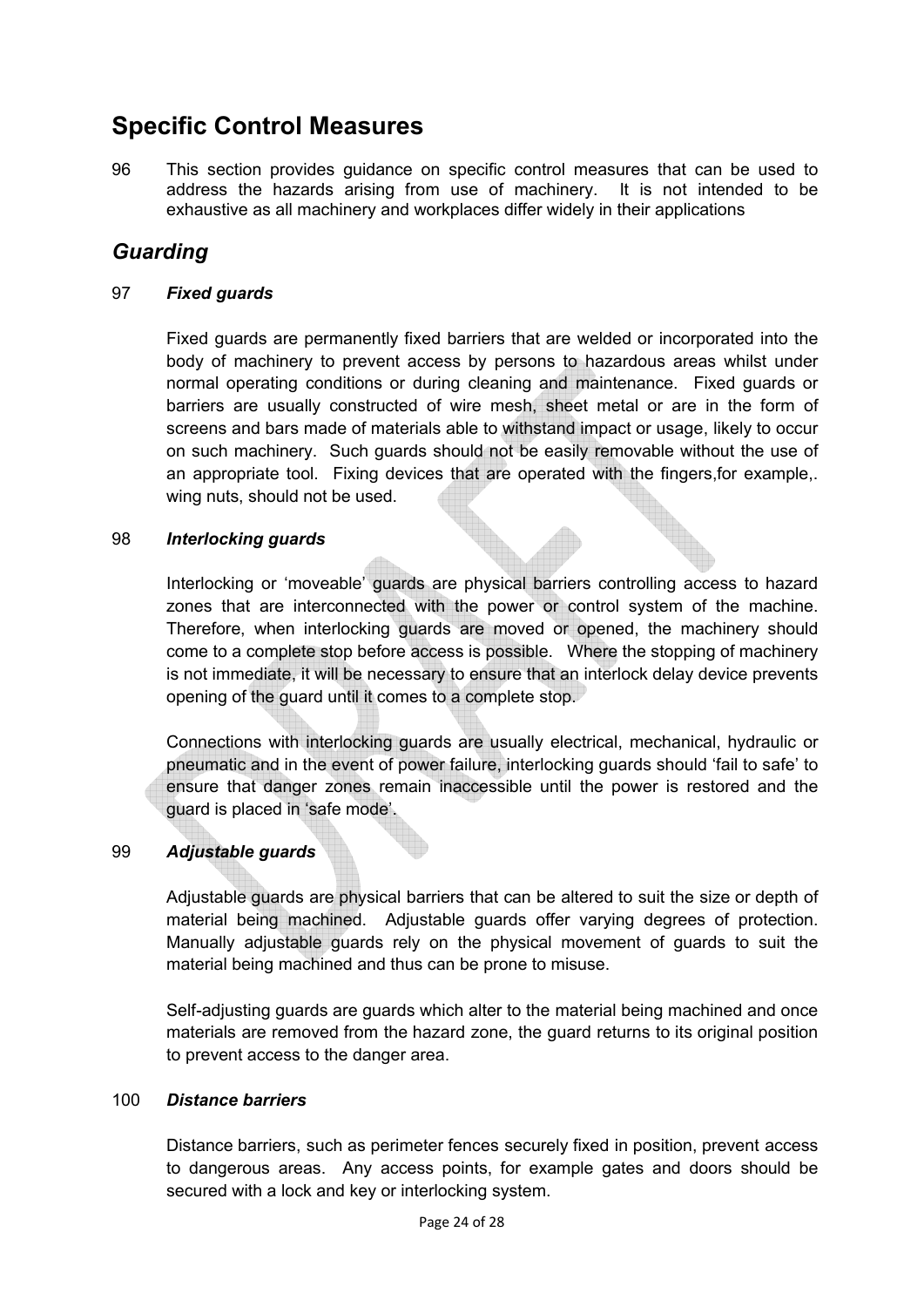Isolation procedures may be necessary where there is a danger of machines activating whilst a person is inside the barrier, for example when an interlocked gate is closed the machine should not automatically restart.

#### 101 *Presence sensing systems*

If physical guards are not reasonably practicable, then a presence sensing system can be used to control the risk. These systems detect when a person (or part of a person's body) enters the danger zone and stops the machine. Photoelectric light beams, laser scanners and foot pressure mats are examples of these type of guards. They rely on sensitive trip mechanisms and the machine being able to stop quickly, which may be assisted by a brake.

Effective presence sensing safeguard systems require the selection of a trip device appropriate for the work being done, and the correct location of beams and light activated devices, taking into account speed of entry and machine stopping time.

#### 102 *Colour coding*

It is good practice for all guards to be painted the same colour. For example:

- use high visibility yellow, provided it is different from the machine's colour, so that it can be clearly seen when a guard has been removed or when it is not in its proper place.
- paint the surfaces behind the guard a contrasting colour or bright colour so that when the guard is removed, the exposed colour is clearly visible and it is easy to identify that the guard has been removed, alerting operators to the possible danger.

### 103 *Removal of guarding*

If any type of guard is removed for the purpose of maintenance or cleaning, it must be replaced before the machine is taken back into use. The machine should not be able to restart unless the guarding is in place. When removing guarding, isolate the energy source by disconnecting the power supply or locking out motive power sources.

### **Operator controls**

#### 104 *Control devices*

Control devices are used and installed to ensure that hazardous situations do not arise and present a risk of harm, injury or ill-health whilst using machinery. Where hazardous situations do however arise, control devices should be in place on machinery to ensure that danger can be overcome to assure safety. Such controls include starting and stopping mechanisms including interlocked systems, emergency stops and warning devices.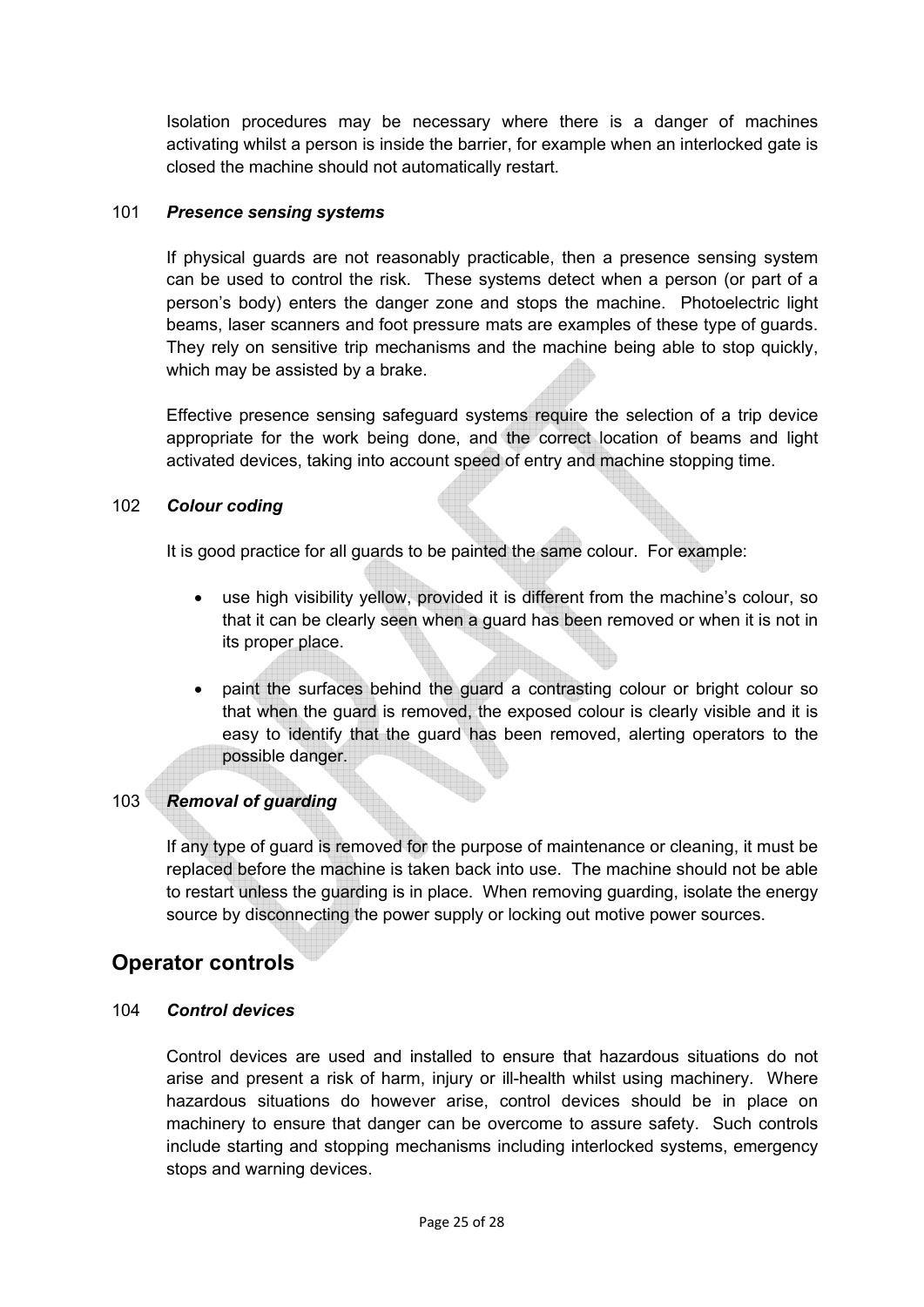Machinery control devices should be designed to ensure that access to hazardous zones on machinery is prevented whilst the machine is operating or to alert the machine operative of any unsafe situation arising.

This includes controls to prevent moving parts being activated whilst the operator is within hazard zones and methods for ensuring that should operators try to access hazard zones during machinery operation, machinery comes to an immediate and complete stop before access is permitted.

#### 105 *Starting devices*

Starting devices should be designed and manufactured to ensure that they cannot be inadvertently or accidentally activated which could lead to danger.

Two handed devices are sometimes used to ensure that machinery can only be operated when two hands are positioned on the machine controls. This ensures that the operatives' hands are out of the hazard zone when the machine is operated; however, such devices only offer protection for the operative using the machine and not other persons who may be in the hazard zone. As such, this method of protection should be used in combination with other guarding methods.

#### 106 *Stopping devices*

All machinery should be fitted with stopping devices that allow machinery to come to a complete and full stop rendering equipment safe before access can be gained.

### 107 *Emergency stops*

Although emergency stop devices are an important feature on machinery, they should not be used as the only method of controlling hazards but should be an additional control to those already in place, to prevent or reduce the potential for harm, injury or ill-health.

Emergency stop or braking devices should be installed on machinery to ensure that it can be stopped immediately in the event of a dangerous occurrence or accident.

Risk assessments should, however, be carried out on machinery to determine:

- whether other risks are introduced by the stopping of machinery in an emergency
- whether additional safety devices will also be necessary to supplement the safe isolation of machinery in an emergency
- whether other parts of machinery will need to continue to operate to assure safety.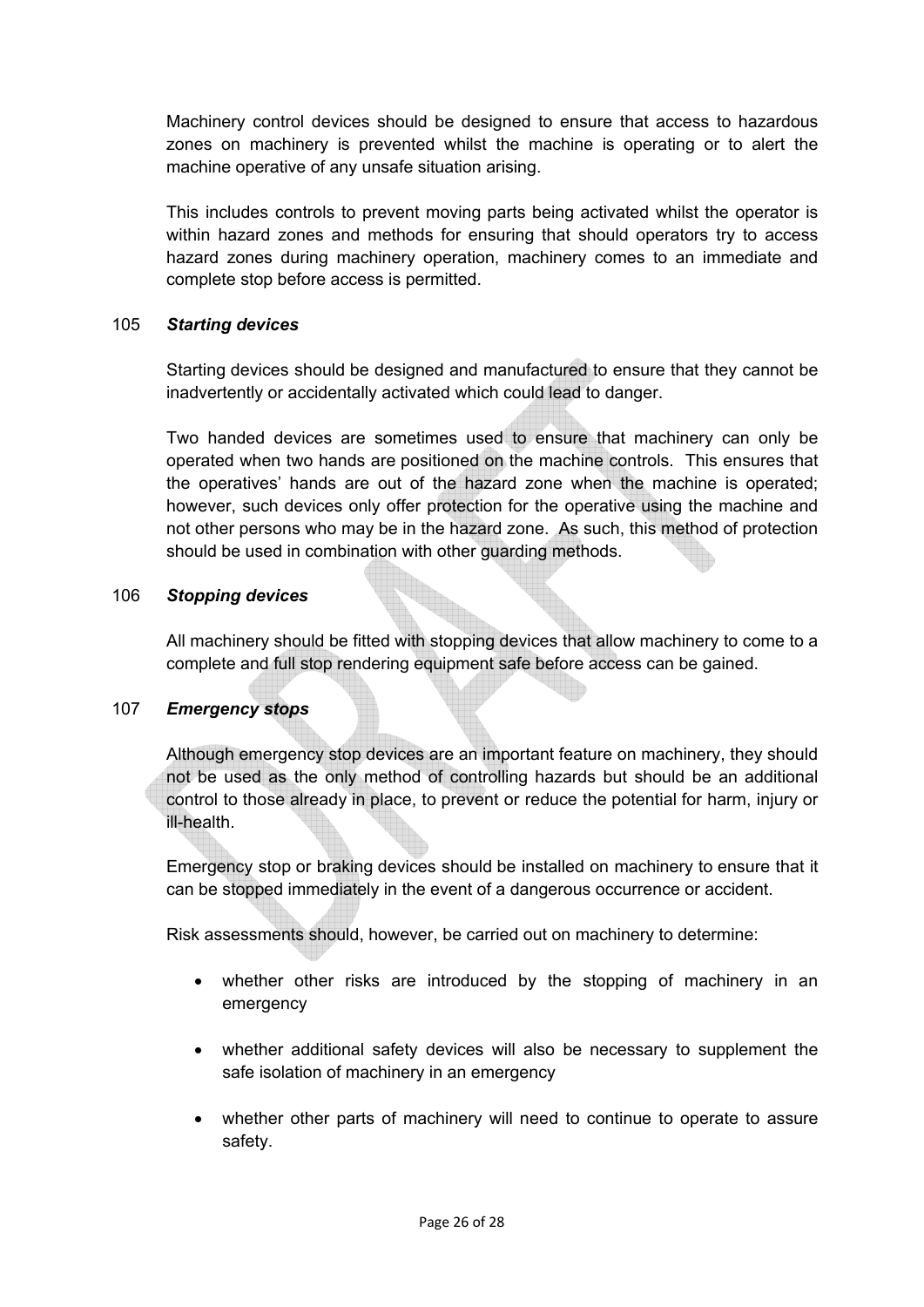Emergency stops should be:

- placed in a prominent position relative to the way in which machinery is used by operators
- placed close enough to the machining area for quick activation
- activated by a single human action
- placed away from additional danger zones
- immediately accessible
- clearly marked and labelled
- coloured red
- ergonomically designed and shaped to allow easy activation from any angle (for example, mushroom head buttons, handles, bars)
- manually reset after activation
- tested regularly.

It will be necessary to consider the working environment to ensure that it does not adversely affect the use of emergency stops such as the build-up of materials or dusts, exposure to chemicals, extremes of temperature or other factors affecting safe operation.